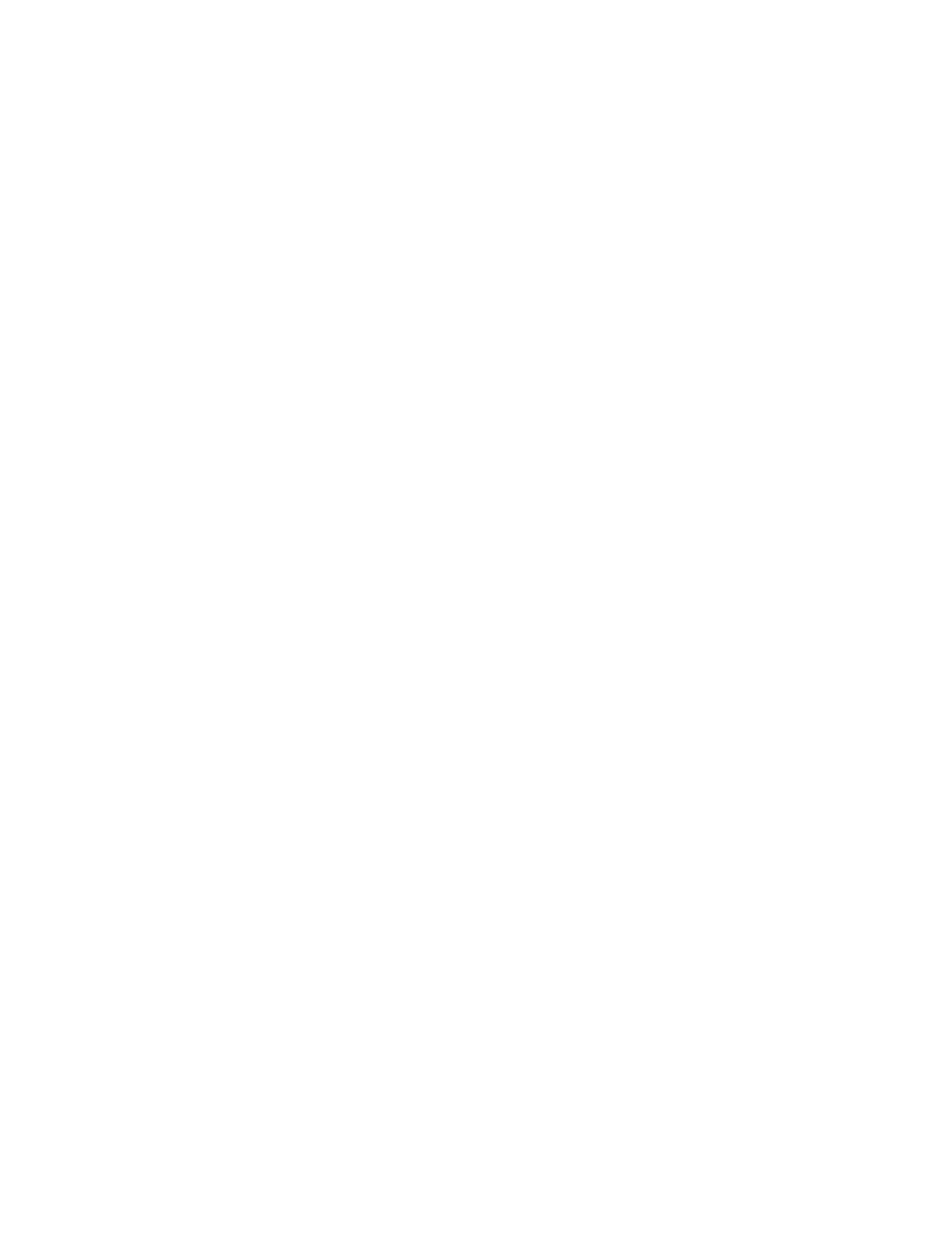# **Table of Contents**

| Descendants of William Thomas Mosson Keirns<br>1                                                                                                                                                                               |  |
|--------------------------------------------------------------------------------------------------------------------------------------------------------------------------------------------------------------------------------|--|
|                                                                                                                                                                                                                                |  |
| Second Generation (and according to the control of the control of the control of the control of the control of the control of the control of the control of the control of the control of the control of the control of the co |  |
| Third Generation (and the contract of the contract of the contract of the contract of the contract of the contract of the contract of the contract of the contract of the contract of the contract of the contract of the cont |  |
| Fourth Generation (1) Material Contract (1) Tourist Contract (1) Tourist Contract (1) Tourist Contract (1) Tourist Contract (1) Tourist Contract (1) Tourist Contract (1) Tourist Contract (1) Tourist Contract (1) Tourist Co |  |
| Fifth Generation (1) respectively. The contract of the contract of the contract of the contract of the contract of the contract of the contract of the contract of the contract of the contract of the contract of the contrac |  |
| Sixth Generation (and the contract of the contract of the contract of the contract of the contract of the contract of the contract of the contract of the contract of the contract of the contract of the contract of the cont |  |
| Seventh Generation (1996) contains the contract of the contract of the contract of the contract of the contract of the contract of the contract of the contract of the contract of the contract of the contract of the contrac |  |
| Eighth Generation (and the contract of the contract of the contract of the contract of the contract of the contract of the contract of the contract of the contract of the contract of the contract of the contract of the con |  |
| Ninth Generation (1) Contact the Contract of Contact and Contact and Contact and Contact and Contact and Contact and Contact and Contact and Contact and Contact and Contact and Contact and Contact and Contact and Contact a |  |
|                                                                                                                                                                                                                                |  |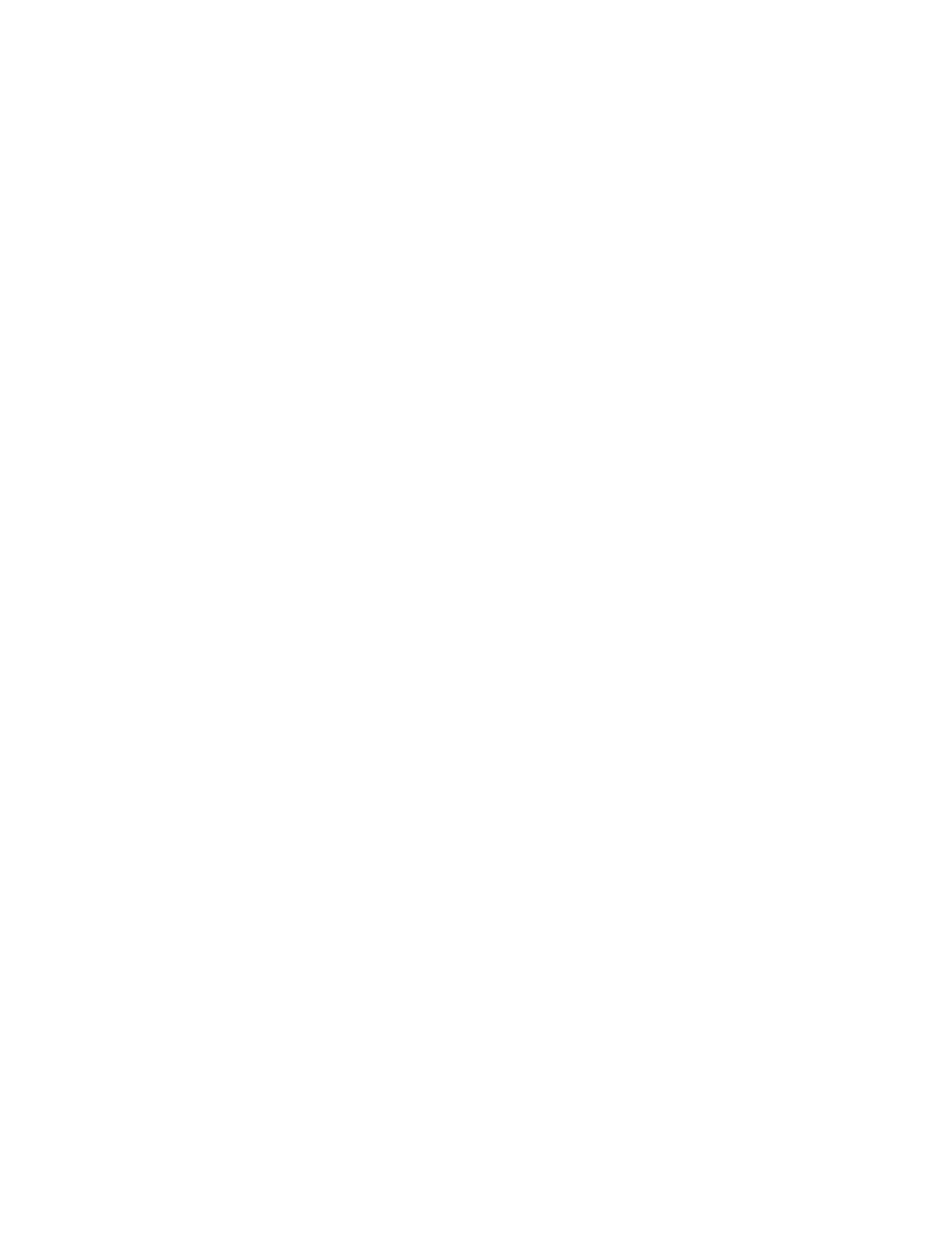#### First Generation

**1. William Thomas Mosson Keirns** [9], son of **John Keirns** [334], was born in 1740 in County Cork, Ireland and died in 1825 in Farmer, NC at age 85.

William married **Mary Elizabeth Caroline King** [10] [MRIN: 6] in 1753 in County Cork, Ireland. Mary was born in 1740 in County Cork, Ireland and died in Farmer, NC.

Marriage Notes: Evidence indicates that they did, indeed, marry at the age of 13.

Diocese of Cork and Ross County Cork Ireland

Children from this marriage were:

- + 2 M i. **Jonathan Kearns** [335] was born on 17 Jan 1761 in County Cork, Ireland and died on 26 Jan 1850 in West Virginia at age 89.
- + 3 F ii. **Susannah Kearns** [337] was born in Oct 1766.
- + 4 M iii. **Isaac L. Kearns** [12] was born on 22 Oct 1766 in Concord Township, Randolph County, NC, died on 30 Oct 1844 in Randolph County, NC at age 78, and was buried in Uwharrie Cemetary.

Isaac married **Cora Rebecca Webb** [15] [MRIN: 7]. (b. 27 May 1769, d. 27 May 1835)

- + 5 M iv. **Silas Kearns** [13] was born on 10 Jul 1767 in Randolph County, NC and died on 28 May 1849 in Randolph County, NC at age 81.
- + 6 M v. **William Kearns Jr.** [11] was born on 5 May 1769 in Concord Township, Randolph County, NC and died on 9 Feb 1837 in Concord Township, Randolph County, NC at age 67.
- + 7 M vi. **Josiah Kearns** [336] was born in Oct 1771 in Randolph County, NC.
- + 8 M vii. **Thomas Kearns** [14] was born on 19 Jan 1776 in Randolph County, NC and died on 12 Nov 1847 in Randolph County, NC at age 71.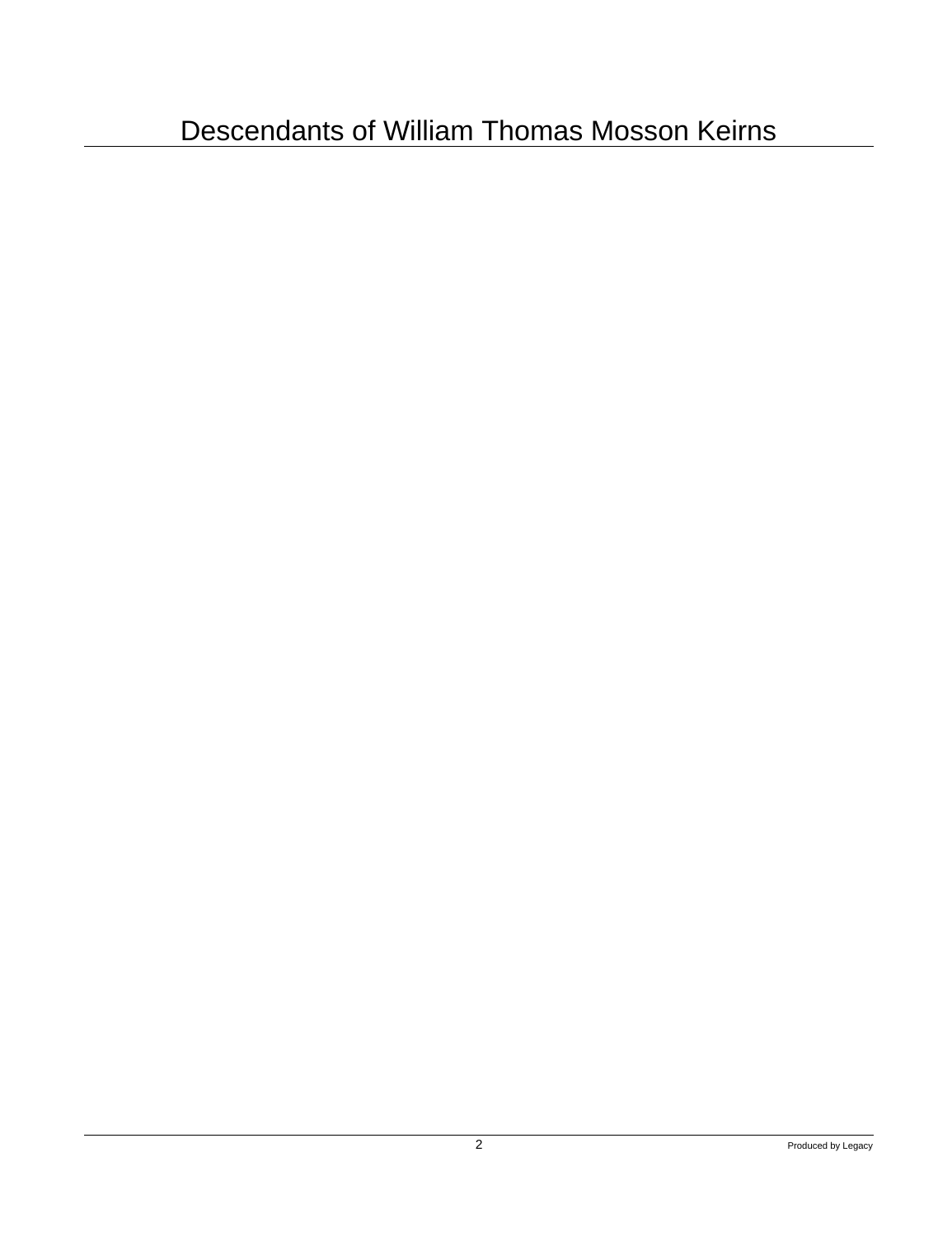#### Second Generation (Children)

**2. Jonathan Kearns** [335] *(William Thomas Mosson<sup>1</sup>)* was born on 17 Jan 1761 in County Cork, Ireland and died on 26 Jan 1850 in West Virginia at age 89.

General Notes: Jonathan Keirns, was born in Ireland and came to America with the British army as a British soldier. He served in the Revolutionary War on the side of the British. Jonathan Keirns was born on January 17, 1761, and was married in 1781, at Bloody Run, Pennsylvania, to Catherine Renter ( Ginther, Kinter). He settled in Pennsylvania and was engaged in the promotion of public works, especially in the iron and ore industry. After living in Pennsylvania for a time, he left for West Virginia to seek a new location. Finding a location in West Virginia, he sent for his wife and their four children, who came to him overland on horseback. The wife carried the children in sewed pockets of bed ticks, two children on each side. She walked a part of the way. Here Jonathan Keirns and his wife lived and died, on Big Sandy Creek, West Virginia. He died on January 26, 1853, at the ripe age of ninety-two. They had four children: William, John, George and Sarah, all deceased.

Excerpt Source: SAMUEL H. KEIRNS : History of Putnam County, Ohio, by George D. Kinder, Publ. 1915 by B. F. Bowen & Co., Inc., Indiana Page 948

**3. Susannah Kearns** [337] *(William Thomas Mosson<sup>1</sup>)* was born in Oct 1766.

General Notes: If this is correct, she may have been Isaac Kearns (Keerans) twin sister. She must have died in infancy. (Eugene Wood Kearns, Jr.)

**4. Isaac L. Kearns** [12] *(William Thomas Mosson<sup>1</sup>)* was born on 22 Oct 1766 in Concord Township, Randolph County, NC, died on 30 Oct 1844 in Randolph County, NC at age 78, and was buried in Uwharrie Cemetary.

General Notes: Isaac Kearns' estate was settled by his son, Isaac, Jr. on November 26, 1844.

Isaac bought of Archibald Gaddie, a negro girl, named Lucy for \$616.00, January 22,1818. (See: Book 12, Page 222) Randolph County Courthouse, Asheboro, NC.

The Webbs originally came from Dorset, a shire on the southern coast of Wales. They came through Virginia and settled in Granville County, NC. The history of the Webb family can be found in Tylers Quarterly, Vol. 8 in 1927, State Library, Raleigh, NC. They came to America about 1640-1650.

Isaac married **Cora Rebecca Webb** [15] [MRIN: 7]. Cora was born on 27 May 1769, died on 27 May 1835 at age 66, and was buried in Uwharrie Cemetary.

Children from this marriage were:

- + 9 M i. **Allen Kearns** [20].
- + 10 F ii. **Polly Kearns** [21].
- + 11 M iii. **Silas Kearns** [22].
- + 12 F iv. **Hannah Kearns** [16] was born in 1790 and died in 1878 at age 88.
	- Hannah married **James Hall** [153] [MRIN: 63]. (b. 1781, d. 1862)
- + 13 M v. **John Crawford Kearns** [18] was born on 27 May 1794 in Farmer, NC, died on 2 Sep 1858 in Farmer, NC at age 64, and was buried in Buried at Salem UMC Cemetery.

John married **Anna Nance** [338] [MRIN: 141]. (b. 30 Jun 1797, d. 24 Dec 1874)

- + 14 F vi. **Charlotte Kearns** [19] was born in 1796.
- + 15 M vii. **Isaac Kearns II** [23] was born on 3 Jan 1800 in Farmer, NC and died on 22 Feb 1886 in Farmer, NC at age 86.

Isaac married **Mary Steed** [24] [MRIN: 8]. (b. 28 Jun 1803, d. 31 Oct 1883)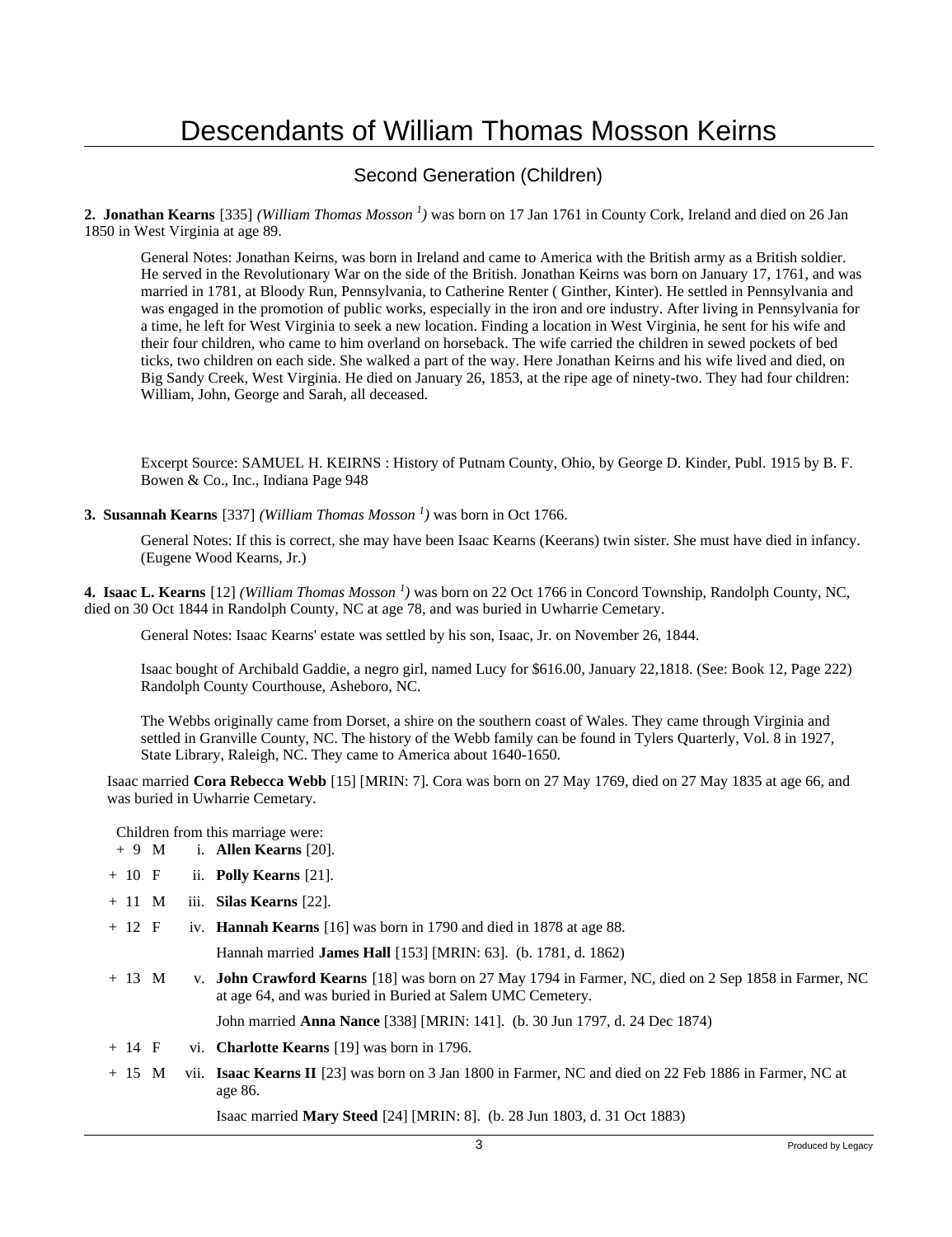- + 16 M viii. **Jesse Kearns** [17] was born on 25 Nov 1805 and died on 4 Feb 1876 at age 70.
- + 17 M ix. **Jesse Kearns** [166] died Infancy.

**5. Silas Kearns** [13] *(William Thomas Mosson<sup>1</sup>)* was born on 10 Jul 1767 in Randolph County, NC and died on 28 May 1849 in Randolph County, NC at age 81.

**6. William Kearns Jr.** [11] *(William Thomas Mosson<sup>1</sup>)* was born on 5 May 1769 in Concord Township, Randolph County, NC and died on 9 Feb 1837 in Concord Township, Randolph County, NC at age 67.

**7. Josiah Kearns** [336] *(William Thomas Mosson<sup>1</sup>)* was born in Oct 1771 in Randolph County, NC.

**8. Thomas Kearns** [14] *(William Thomas Mosson<sup>1</sup>)* was born on 19 Jan 1776 in Randolph County, NC and died on 12 Nov 1847 in Randolph County, NC at age 71.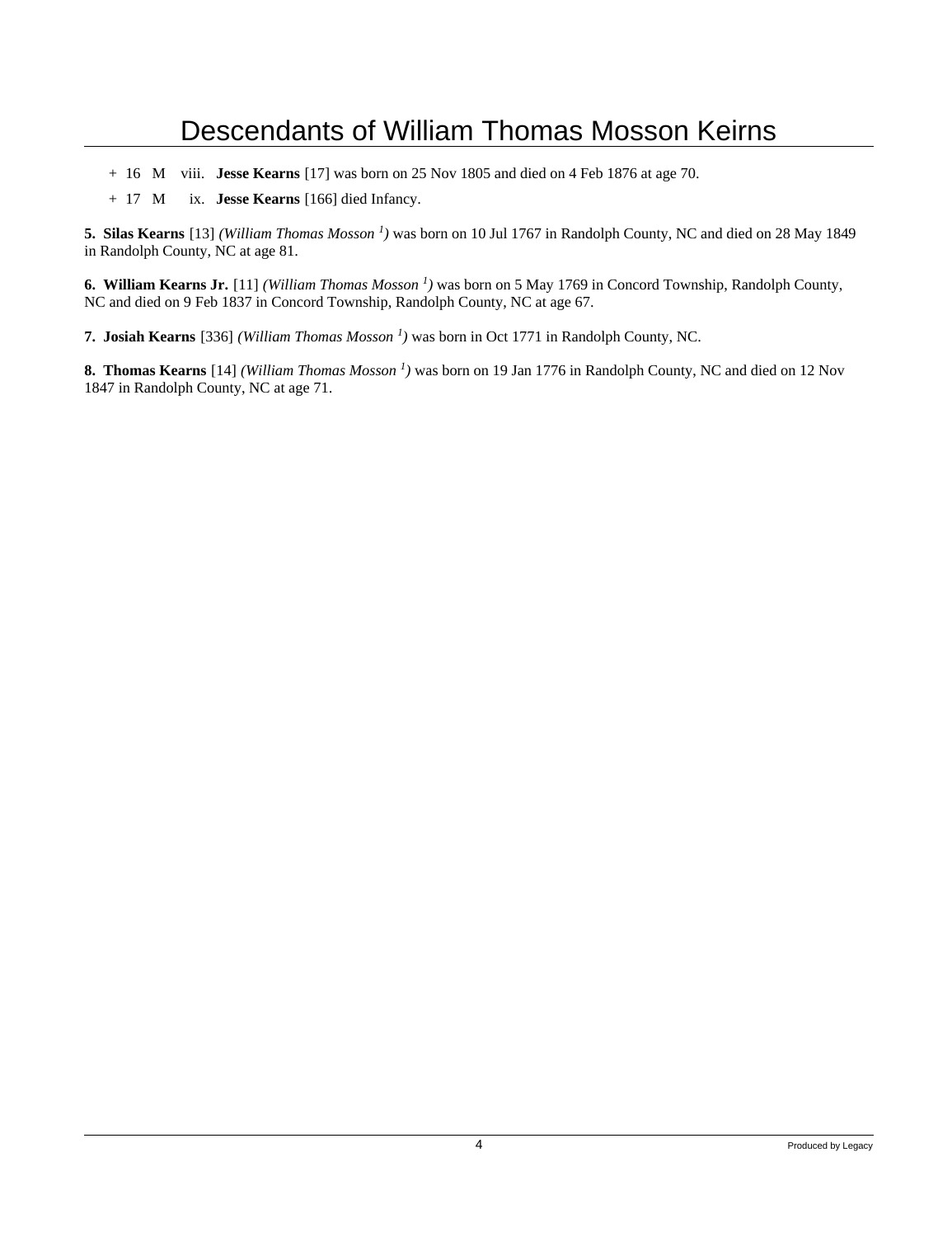#### Third Generation (Grandchildren)

- **9. Allen Kearns** [20] *(Isaac L.<sup>2</sup>, William Thomas Mosson<sup>1</sup>)*.
- **10. Polly Kearns** [21] *(Isaac L.<sup>2</sup>, William Thomas Mosson<sup>1</sup>)*.
- **11. Silas Kearns** [22] *(Isaac L.<sup>2</sup>, William Thomas Mosson<sup>1</sup>)*.
- **12. Hannah Kearns** [16] *(Isaac L.<sup>2</sup>, William Thomas Mosson<sup>1</sup>)* was born in 1790 and died in 1878 at age 88. Hannah married **James Hall** [153] [MRIN: 63]. James was born in 1781 and died in 1862 at age 81.

Children from this marriage were:

- + 18 M i. **John Hall** [154] was born in 1806 and died in 1873 at age 67.
- + 19 F ii. **Nancy Hall** [155] was born in 1810 and died in 1897 at age 87. Nancy married **Hubbard Kearns** [156] [MRIN: 64].
- $+ 20 \, \text{M}$  iii. **Wilburn Hall** [158] was born in 1814 and died in 1857 at age 43.
- + 21 F iv. **Martha M. Hall** [159] was born in 1818 and died in 1895 at age 77. Martha married **Ludwick** [160] [MRIN: 66].
- $+ 22$  M v. **William H. Hall** [161] was born in 1827 and died in 1863 at age 36.
- + 23 M vi. **Tyson M. G. Hall** [162] was born in 1830 and died in 1914 at age 84.
- + 24 M vii. **Casper N. Hall** [163] was born in 1832 and died in 1862 at age 30.
- + 25 F viii. **Angelina C. Hall** [164] was born in 1839.

Angelina married **Haltom** [165] [MRIN: 67].

**13. John Crawford Kearns** [18] *(Isaac L.<sup>2</sup>, William Thomas Mosson<sup>1</sup>)* was born on 27 May 1794 in Farmer, NC, died on 2 Sep 1858 in Farmer, NC at age 64, and was buried in Buried at Salem UMC Cemetery. Another name for John was Keerans.

John married **Anna Nance** [338] [MRIN: 141]. Anna was born on 30 Jun 1797 in Montgomery County, NC, died on 24 Dec 1874 in Farmer, NC at age 77, and was buried in Buried at Salem UMC Cemetery. Another name for Anna was Annie.

**14. Charlotte Kearns** [19] *(Isaac L.<sup>2</sup>, William Thomas Mosson<sup>1</sup>)* was born in 1796.

**15. Isaac Kearns II** [23] *(Isaac L.<sup>2</sup>, William Thomas Mosson<sup>1</sup>)* was born on 3 Jan 1800 in Farmer, NC and died on 22 Feb 1886 in Farmer, NC at age 86.

General Notes: Isaac Kearns, Jr. bought one negro girl (Dafus) from Benjamin Steed at the age of 13 for \$450.00 on October 10, 1818 (Recorded Book 13, Page 531 - Randolph County Courthouse, Asheboro, NC) Dafus was buried in Salem Methodist Church Cemetary at the age of 98.

Isaac married **Mary Steed** [24] [MRIN: 8]. Mary was born on 28 Jun 1803 and died on 31 Oct 1883 in Farmer, NC at age 80.

Children from this marriage were:

- + 26 F i. **Adeline Norwood Kearns** [28] was born 5-14-unknown in Farmer, NC and died on 14 Jun 1918 in Farmer, NC.
- + 27 M ii. **Pernel Titus Kearns** [27] was born 8-21-unkjnown in Farmer, NC and died in Farmer, NC.
- + 28 F iii. **Eliza Jane Kearns** [25] was born on 14 Oct 1823 in Farmer, NC and died on 8 Apr 1908 at age 84.
- + 29 M iv. **Calier Steed Kearns** [26] was born on 25 Apr 1827 in Farmer, NC, died on 20 Oct 1897 in Farmer, NC at age 70, and was buried in Concord Methodist Church, Farmer, NC.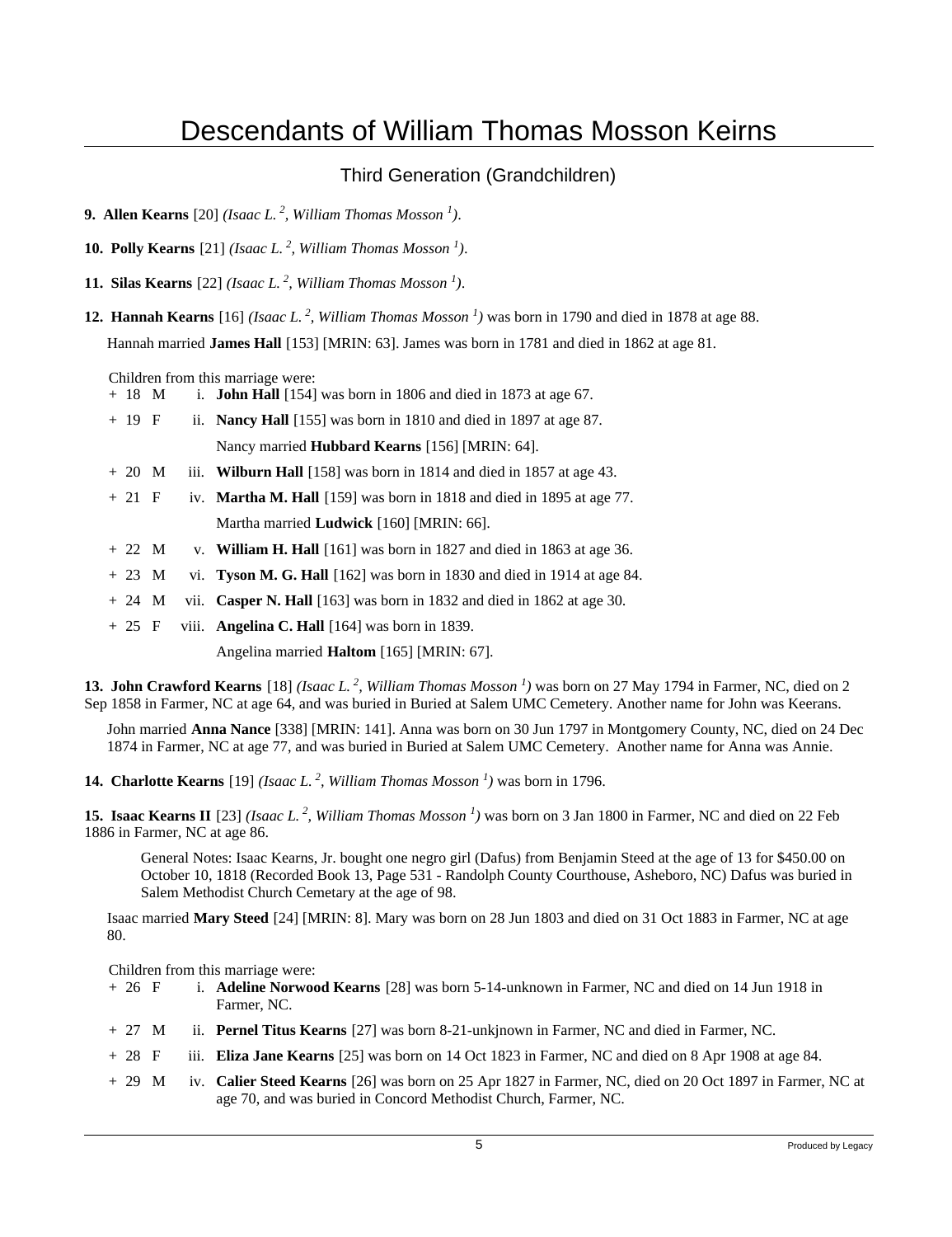Calier married **Mary Emiline Plummer** [34] [MRIN: 9]. (b. 22 Jun 1840, d. 25 Mar 1921) Calier next married someone.

- + 30 M v. **Thomas Elvanslow Kearns** [29] was born on 11 Jul 1831 in Farmer, NC and died on 22 Apr 1903 in Farmer, NC at age 71.
- + 31 M vi. **Martin Allen Kearns** [30] was born on 25 Aug 1835 in Farmer, NC and died on 9 Jan 1892 at age 56.
- + 32 M vii. **Alson Harris Kearns** [31] was born on 3 May 1843 and died on 16 Feb 1938 at age 94.
- + 33 M viii. **Isaac Wilson Kearns III** [32] was born on 16 Feb 1847 in Farmer, NC and died on 26 Feb 1927 at age 80.
- + 34 F ix. **Cynthia Ann Kearns** [33].
- **16. Jesse Kearns** [17] *(Isaac L.<sup>2</sup>, William Thomas Mosson<sup>1</sup>)* was born on 25 Nov 1805 and died on 4 Feb 1876 at age 70.
- **17. Jesse Kearns** [166] *(Isaac L.<sup>2</sup>, William Thomas Mosson<sup>1</sup>)* died Infancy.

General Notes: Isaac had two sons named Jesse. One died in infancy.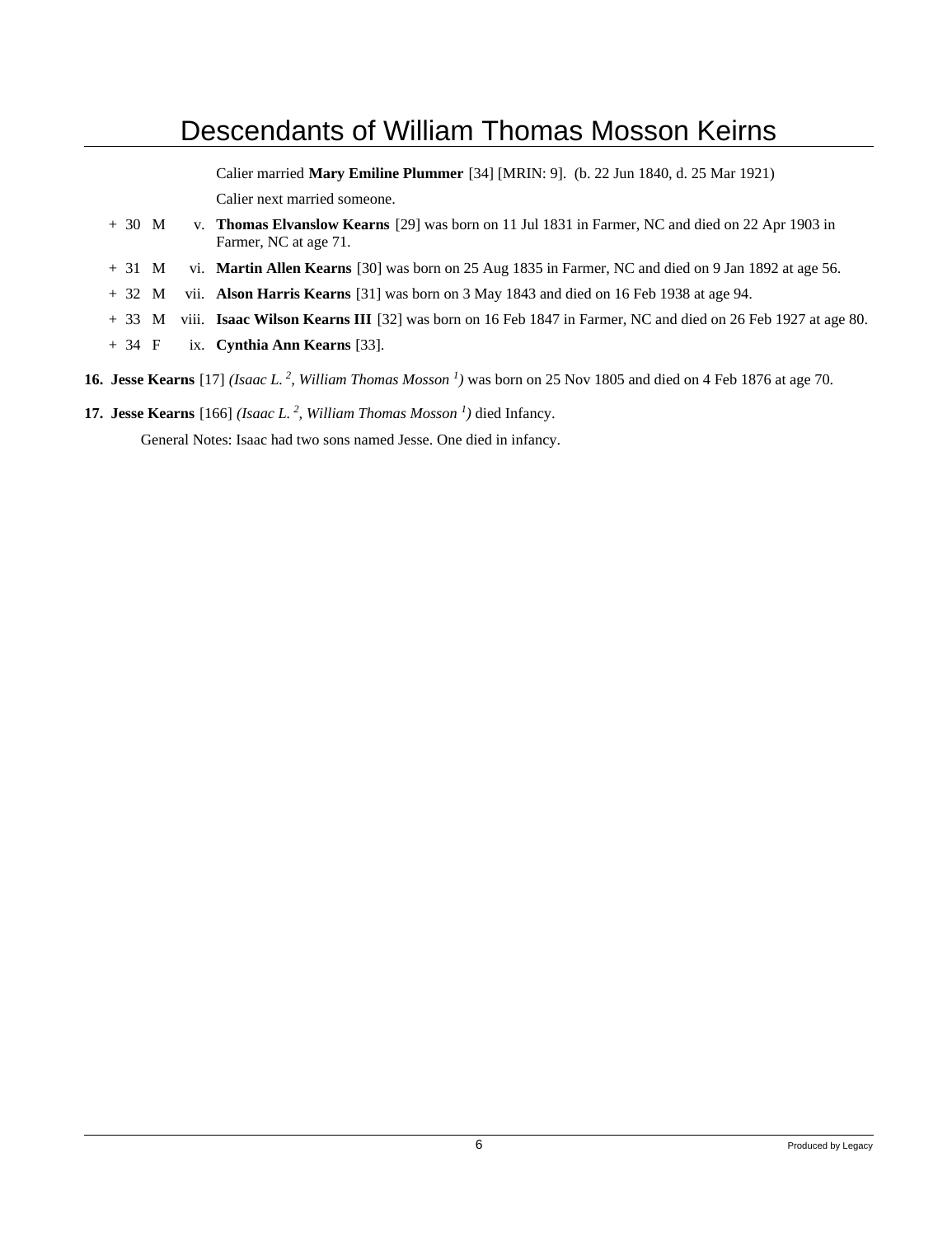#### Fourth Generation (Great-Grandchildren)

- **18. John Hall** [154] *(Hannah Kearns<sup>3</sup>, Isaac L.<sup>2</sup>, William Thomas Mosson<sup>1</sup>)* was born in 1806 and died in 1873 at age 67.
- **19. Nancy Hall** [155] *(Hannah Kearns<sup>3</sup>, Isaac L.<sup>2</sup>, William Thomas Mosson<sup>1</sup>)* was born in 1810 and died in 1897 at age 87. Nancy married **Hubbard Kearns** [156] [MRIN: 64], son of **John C. Kearns Sr.** [157].

**20. Wilburn Hall** [158] *(Hannah Kearns<sup>3</sup>, Isaac L.<sup>2</sup>, William Thomas Mosson<sup>1</sup>)* was born in 1814 and died in 1857 at age 43.

**21. Martha M. Hall** [159] *(Hannah Kearns<sup>3</sup>, Isaac L.<sup>2</sup>, William Thomas Mosson<sup>1</sup>)* was born in 1818 and died in 1895 at age 77.

Martha married **Ludwick** [160] [MRIN: 66].

**22. William H. Hall** [161] *(Hannah Kearns<sup>3</sup>, Isaac L.<sup>2</sup>, William Thomas Mosson<sup>1</sup>)* was born in 1827 and died in 1863 at age 36.

**23. Tyson M. G. Hall** [162] *(Hannah Kearns<sup>3</sup>, Isaac L.<sup>2</sup>, William Thomas Mosson<sup>1</sup>)* was born in 1830 and died in 1914 at age 84.

**24. Casper N. Hall** [163] *(Hannah Kearns<sup>3</sup>, Isaac L.<sup>2</sup>, William Thomas Mosson<sup>1</sup>)* was born in 1832 and died in 1862 at age 30.

**25. Angelina C. Hall** [164] *(Hannah Kearns<sup>3</sup>, Isaac L.<sup>2</sup>, William Thomas Mosson<sup>1</sup>)* was born in 1839. Angelina married **Haltom** [165] [MRIN: 67].

**26. Adeline Norwood Kearns** [28] *(Isaac II<sup>3</sup>, Isaac L.<sup>2</sup>, William Thomas Mosson<sup>1</sup>)* was born 5-14-unknown in Farmer, NC and died on 14 Jun 1918 in Farmer, NC.

**27. Pernel Titus Kearns** [27] *(Isaac II<sup>3</sup>, Isaac L.<sup>2</sup>, William Thomas Mosson<sup>1</sup>)* was born 8-21-unkjnown in Farmer, NC and died in Farmer, NC.

**28. Eliza Jane Kearns** [25] *(Isaac II<sup>3</sup>, Isaac L.<sup>2</sup>, William Thomas Mosson<sup>1</sup>)* was born on 14 Oct 1823 in Farmer, NC and died on 8 Apr 1908 at age 84.

**29. Calier Steed Kearns** [26] *(Isaac II<sup>3</sup>, Isaac L.<sup>2</sup>, William Thomas Mosson<sup>1</sup>)* was born on 25 Apr 1827 in Farmer, NC, died on 20 Oct 1897 in Farmer, NC at age 70, and was buried in Concord Methodist Church, Farmer, NC.

Calier married **Mary Emiline Plummer** [34] [MRIN: 9]. Mary was born on 22 Jun 1840, died on 25 Mar 1921 in Farmer, NC at age 80, and was buried in Concord Methodist Church, Farmer, NC.

Children from this marriage were:

- + 35 M i. **Isaac Franklin Kearns** [35] was born on 22 May 1862 and died on 26 Apr 1922 in Farmer, NC at age 59. Isaac married **Anna Lassiter** [107] [MRIN: 45] (b. 22 Apr 1878, d. 8 Mar 1944) in Apr 1896.
- + 36 M ii. **John Harris Kearns** [36] was born on 26 Oct 1865 in Farmer, NC, died on 20 May 1956 in Farmer, NC at age 90, and was buried in Concord Methodist Church, Farmer, NC.

John married **Myrtle Fuller** [358] [MRIN: 150] (b. 11 Dec 1870, d. 14 Jul 1951) on 31 Dec 1891.

+ 37 F iii. **Dora Emma Kearns** [37] was born on 12 Jul 1868 in Farmer, NC and died on 20 Feb 1961 in Greensboro, NC at age 92.

Calier next married someone.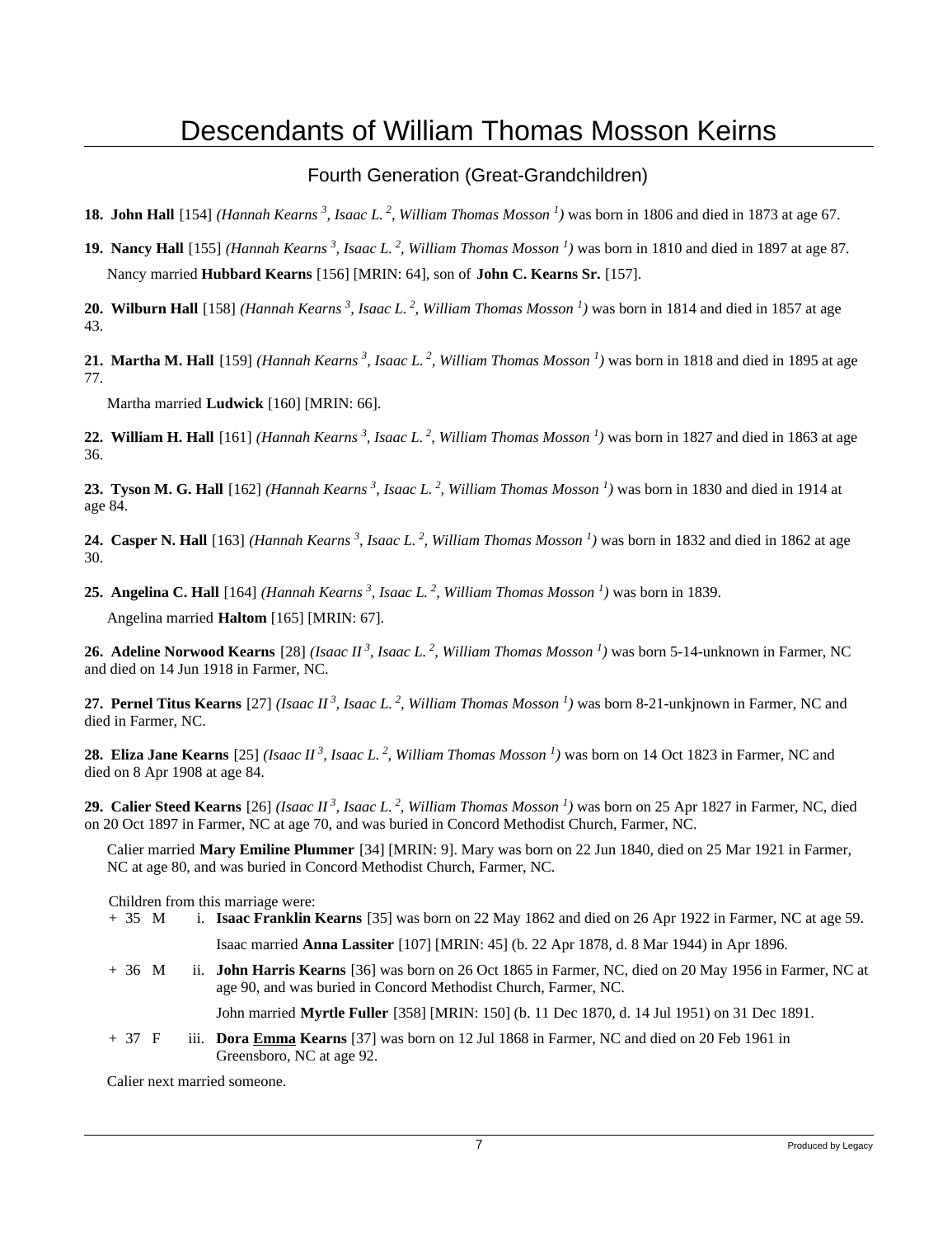His children were:

+ 38 M i. **Lewis Marvin Kearns Sr.** [7] was born on 14 Feb 1877 in Farmer, NC, died on 23 Mar 1925 in Greensboro, NC at age 48, and was buried in Forrest Lawn Cemetary, Greensboro, NC.

Lewis married **Bessie Wood Kearns** [8] [MRIN: 5] on 27 May 1896 in Farmer, NC.

+ 39 M ii. **Walter Calier Kearns** [39] was born on 25 Oct 1883 in Farmer, NC and died on 23 Nov 1886 in Farmer, NC at age 3.

**30. Thomas Elvanslow Kearns** [29] *(Isaac II<sup>3</sup>, Isaac L.<sup>2</sup>, William Thomas Mosson<sup>1</sup>)* was born on 11 Jul 1831 in Farmer, NC and died on 22 Apr 1903 in Farmer, NC at age 71.

**31. Martin Allen Kearns** [30] *(Isaac II<sup>3</sup>, Isaac L.<sup>2</sup>, William Thomas Mosson<sup>1</sup>)* was born on 25 Aug 1835 in Farmer, NC and died on 9 Jan 1892 at age 56.

**32. Alson Harris Kearns** [31] *(Isaac II<sup>3</sup>, Isaac L.<sup>2</sup>, William Thomas Mosson<sup>1</sup>)* was born on 3 May 1843 and died on 16 Feb 1938 at age 94.

**33. Isaac Wilson Kearns III** [32] *(Isaac II<sup>3</sup>, Isaac L.<sup>2</sup>, William Thomas Mosson<sup>1</sup>)* was born on 16 Feb 1847 in Farmer, NC and died on 26 Feb 1927 at age 80.

**34. Cynthia Ann Kearns** [33] *(Isaac II<sup>3</sup>, Isaac L.<sup>2</sup>, William Thomas Mosson<sup>1</sup>)*.

Medical Notes: Died at a very young age. No death dates given.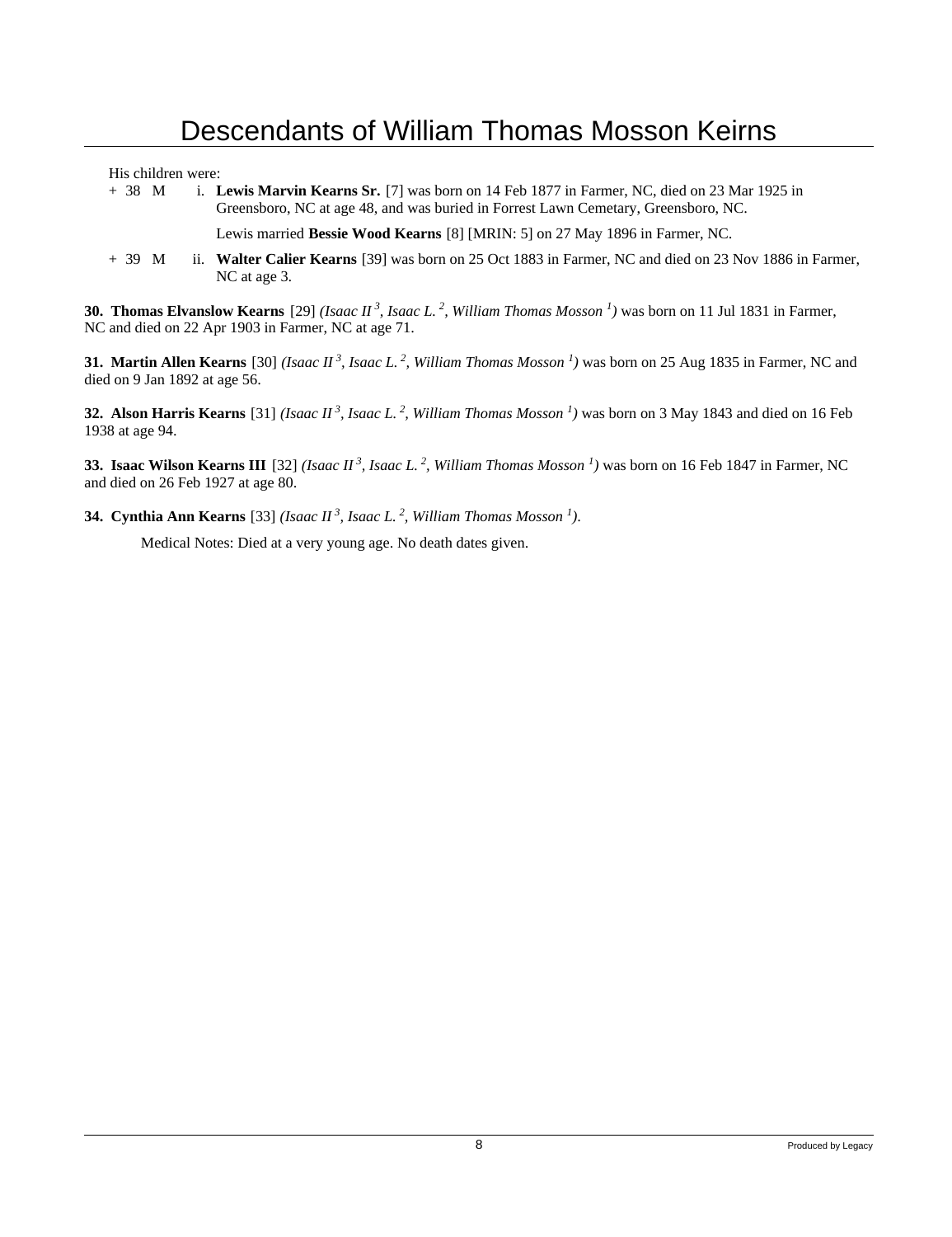#### Fifth Generation (Great Great-Grandchildren)

**35. Isaac Franklin Kearns** [35] *(Calier Steed<sup>4</sup>, Isaac II<sup>3</sup>, Isaac L.<sup>2</sup>, William Thomas Mosson<sup>1</sup>)* was born on 22 May 1862 and died on 26 Apr 1922 in Farmer, NC at age 59.

General Notes: He was a farmer and lived in Farmer, NC

Isaac married **Anna Lassiter** [107] [MRIN: 45] in Apr 1896. Anna was born on 22 Apr 1878 and died on 8 Mar 1944 at age 65.

Children from this marriage were:

- + 40 M i. **Emma J. Kearns** [108] was born on 26 Sep 1897 and died on 11 Jun 1898.
- + 41 M ii. **William Wade Kearns** [109] was born on 3 May 1899 and died on 4 Mar 1964 at age 64.

William married **Ruhamah Coltrane** [110] [MRIN: 46] (b. 1898, d. 1964) on 22 Dec 1920.

+ 42 F iii. **Florence Velon Kearns** [167] was born on 25 Mar 1905, died on 24 Jan 1968 at age 62, and was buried in Floral Garden Park, High Point, Guilford County, NC.

Florence married **Earl (NMI) Kearns** [222] [MRIN: 92] (b. 19 Aug 1899, d. 10 Jan 1960) on 2 Apr 1926.

- + 43 M iv. **Marion Kearns** [168] was born on 9 Jul 1906 and died on 12 Jun 1907.
- + 44 F v. **Anna Fay Kearns** [169] was born on 26 Sep 1907, died on 15 Jun 1998 in Burnsville, Randolph, North Carolina at age 90, and was buried on 25 Jun 1998 in Oaklawn Cemetery, Asheboro, Randolph County, North Carolina, USA.

Anna married **Earl William Shaw** [238] [MRIN: 101] (b. 5 Jan 1902, d. 14 Mar 1985) in 1924.

+ 45 M vi. **Thomas Franklin Kearns** [170] was born on 14 May 1913 and died in Aug 1967 at age 54.

Thomas married **Nina Maie Jackson** [357] [MRIN: 149] (b. 1916, d. 5 Nov 1983) on 10 Nov 1941.

**36. John Harris Kearns** [36] *(Calier Steed<sup>4</sup>, Isaac II<sup>3</sup>, Isaac L.<sup>2</sup>, William Thomas Mosson<sup>1</sup>)* was born on 26 Oct 1865 in Farmer, NC, died on 20 May 1956 in Farmer, NC at age 90, and was buried in Concord Methodist Church, Farmer, NC.

John married **Myrtle Fuller** [358] [MRIN: 150], daughter of **Clarkson Fuller** [359] and **Abigail Ellen Kearns** [360], on 31 Dec 1891. Myrtle was born on 11 Dec 1870 and died on 14 Jul 1951 at age 80.

Children from this marriage were:

- + 46 M i. **Calier Elbert Kearns** [362].
- + 47 F ii. **Juanita Kearns** [363].
- + 48 M iii. **Alton Harris Kearns** [364].
- + 49 F iv. **Hazel Kearns** [365].
- + 50 M v. **Walter Clark Kearns** [361] was born on 7 Nov 1892, died on 4 Dec 1951 at age 59, and was buried in Winston-Salem, NC.

Walter married **Mary Olivia Meador** [366] [MRIN: 153] (d. 15 Sep 1979) on 21 Oct 1915.

Walter next married **Irma Robertson** [370] [MRIN: 154] in 1933.

**37. Dora Emma Kearns** [37] *(Calier Steed<sup>4</sup>, Isaac II<sup>3</sup>, Isaac L.<sup>2</sup>, William Thomas Mosson<sup>1</sup>)* was born on 12 Jul 1868 in Farmer, NC and died on 20 Feb 1961 in Greensboro, NC at age 92.

**38. Lewis Marvin Kearns Sr.** [7] *(Calier Steed<sup>4</sup>, Isaac II<sup>3</sup>, Isaac L.<sup>2</sup>, William Thomas Mosson<sup>1</sup>)* was born on 14 Feb 1877 in Farmer, NC, died on 23 Mar 1925 in Greensboro, NC at age 48, and was buried in Forrest Lawn Cemetary, Greensboro, NC. The cause of his death was Ruptured Appendix.

General Notes: After marriage they lived with his parents. His father died after their first year of marriage and they continued to live with his mother at the old home place until the spring of 1904. Then they move to the little village of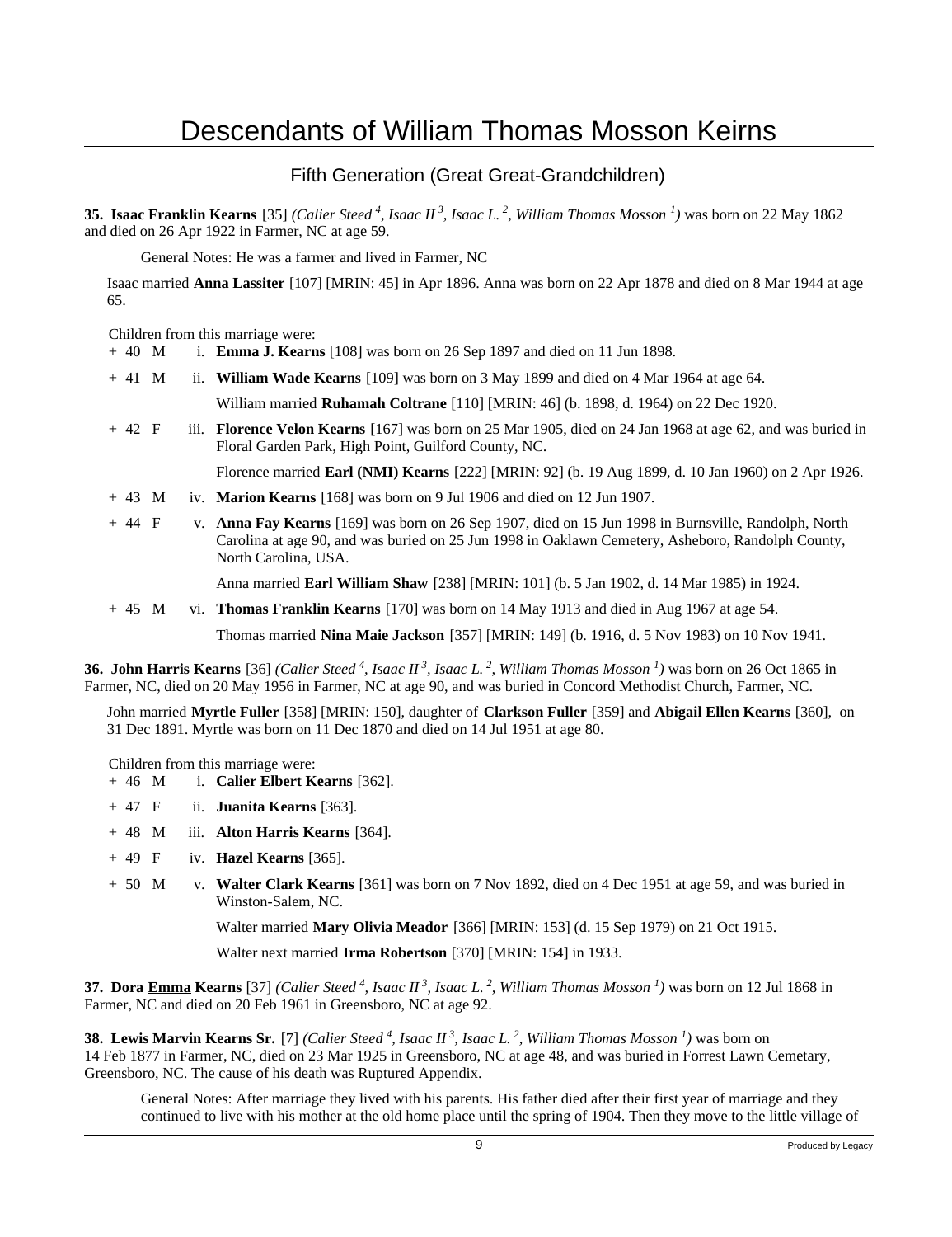Farmer, where they built a new home. They lived there until April 9, 1909, when they built and moved into a new home, just across the highway. This new home was the birthplace of Rebecca Vivian Kearns. This home was consequently sold to Dr. and Mrs. C. C. Hubbard.

There was a huge barn built behind the house, consturcted without a single nail... employing only pegs. It was razen in the late 1950's or Early 1960's due to decay.

Granny Mary was said to have thought a lot more of her married family than her own family.

Marvin was a farmer.

Due to his failing health, on July 18, 1922, they moved to Greensboro, NC where Marvin opened a [grocery store or meat market] on [Spring Garden Street or downtown]. The record written by Luna Kearms Hames describes the store as a grocery store located on Spring Garden Street, however, my father recalled that it was a meat market and was located in downtown Greensboro in a building near the train station at Church Street. Death Certificate specifies his business as a meat market.(Eugene Kearns, Jr.)

Marvin died at St. Leo's Hospital in Greensboro, NC. My father (E. W. Kearns, Sr,) was in the room at a time near his death and his father told him to "get his clothes he was going home." The attending physician stopped my father and shook his head, "No." My grandfather died shortly thereafter of a ruptured appendix. (If you are a Kearns reading this, be forewarned, this seems to be a genetic trait. I, myself, had a ruptured appendix with no more than slight discomfort. But for the grace of modern medicine, I too would have died at the age of about 35 years old.)

Lewis married **Bessie Wood Kearns** [8] [MRIN: 5] on 27 May 1896 in Farmer, NC. The cause of her death was Heart Failure.

The child from this marriage was:

+ 51 M i. **Eugene Wood Kearns Sr.** [3] was born on 20 Feb 1909 in Farmer, NC and died on 23 Mar 1994 in Greensboro, NC at age 85.

> Eugene married **Alta Mae Matthews Archer** [40] [MRIN: 2] (b. 16 Mar 1909, d. 19 Nov 1988) on 6 Aug 1949.

Eugene next married **Mary Emma Rose** [53] [MRIN: 16] (b. 31 Dec 1913, d. 3 Oct 1991) on 27 May 1931 in Danville, VA.

**39. Walter Calier Kearns** [39] *(Calier Steed<sup>4</sup>, Isaac II<sup>3</sup>, Isaac L.<sup>2</sup>, William Thomas Mosson<sup>1</sup>)* was born on 25 Oct 1883 in Farmer, NC and died on 23 Nov 1886 in Farmer, NC at age 3.

General Notes: Oral tradition has it that Walter died at a large family meal. He choked to death on a watermelon seed.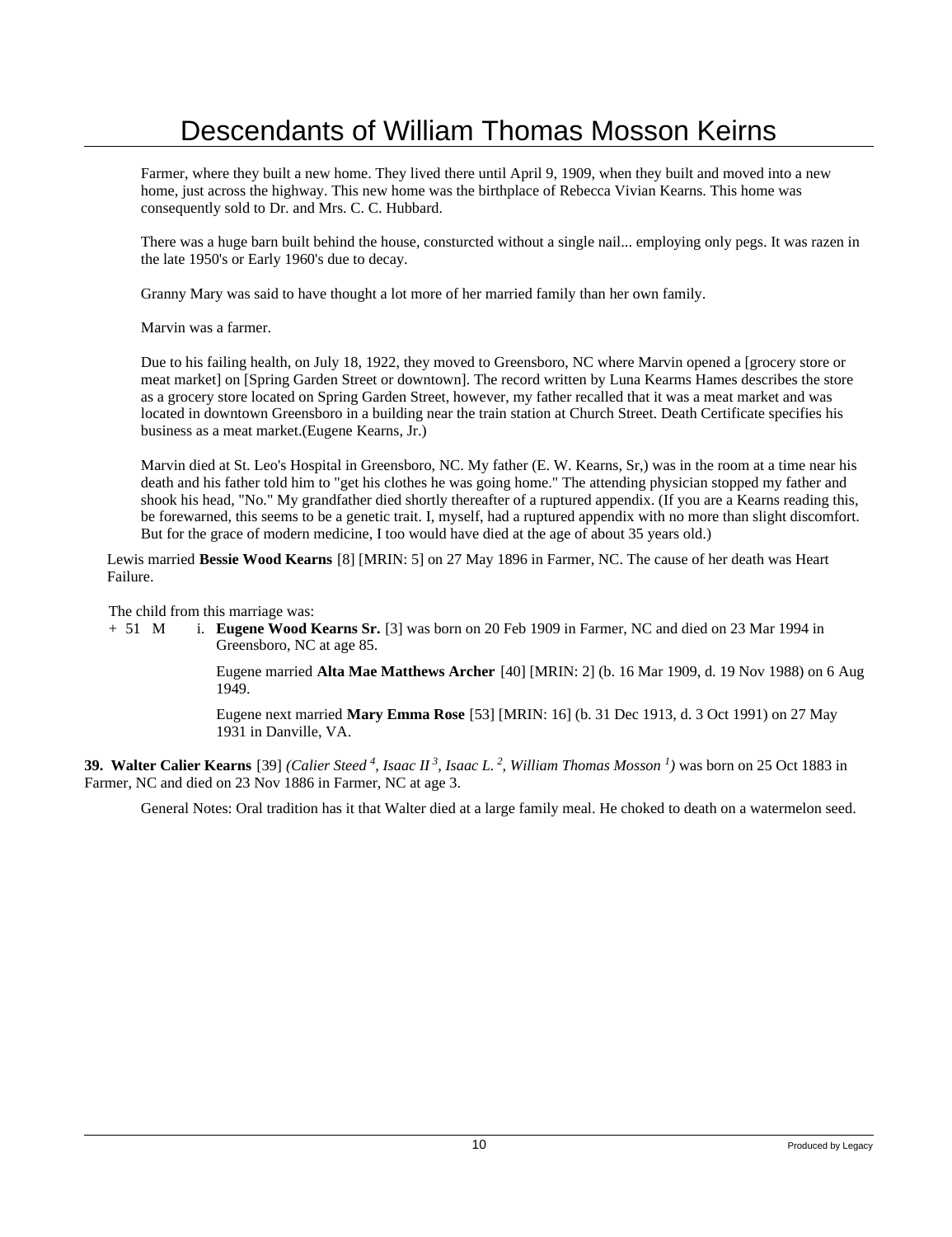#### Sixth Generation (3rd Great-Grandchildren)

**40. Emma J. Kearns** [108] *(Isaac Franklin<sup>5</sup>, Calier Steed<sup>4</sup>, Isaac II<sup>3</sup>, Isaac L.<sup>2</sup>, William Thomas Mosson<sup>1</sup>)* was born on 26 Sep 1897 and died on 11 Jun 1898.

**41. William Wade Kearns** [109] *(Isaac Franklin<sup>5</sup>, Calier Steed<sup>4</sup>, Isaac II<sup>3</sup>, Isaac L.<sup>2</sup>, William Thomas Mosson<sup>1</sup>)* was born on 3 May 1899 and died on 4 Mar 1964 at age 64.

General Notes: Family lived near Randleman, NC

William married **Ruhamah Coltrane** [110] [MRIN: 46], daughter of **Kelly Gordon Coltrane** [200] and **Sarah D. Vickery** [201], on 22 Dec 1920. Ruhamah was born in 1898 and died in 1964 at age 66.

Children from this marriage were:<br>+  $52 \text{ F}$  i. **Sarah Evelvn K** 

i. **Sarah Evelyn Kearns** [111] was born on 6 Oct 1921 and died on 18 Jun 2013 at age 91.

Sarah married **Wade Harmon Harris** [112] [MRIN: 47] (b. 27 May 1915, d. 21 Apr 2005) on 20 Jul 1944 in Sumner, NC.

- + 53 M ii. **William Wade Kearns Jr.** [119] was born on 29 Mar 1925 and died on 5 Apr 1925.
- + 54 F iii. **Waldeen Coltrane Kearns** [120] was born on 3 May 1929.

Waldeen married **Bill J. Lawrence** [121] [MRIN: 51] on 6 Oct 1951.

**42. Florence Velon Kearns** [167] *(Isaac Franklin<sup>5</sup>, Calier Steed<sup>4</sup>, Isaac II<sup>3</sup>, Isaac L.<sup>2</sup>, William Thomas Mosson<sup>1</sup>)* was born on 25 Mar 1905, died on 24 Jan 1968 at age 62, and was buried in Floral Garden Park, High Point, Guilford County, NC.

Florence married **Earl (NMI) Kearns** [222] [MRIN: 92], son of **Nathan Virdon Kearns** [224] and **Wilma Shaw** [225], on 2 Apr 1926. Earl was born on 19 Aug 1899 in Randolph County, NC and died on 10 Jan 1960 in High Point, Guilford County, NC at age 60.

Children from this marriage were:

+ 55 M i. **Earl Wayne Kearns II** [226] was born on 3 Feb 1931, died on 31 May 1961 at age 30, and was buried on 2 Jun 1961 in Floral Garden Park, High Point, Guilford County, NC.

> Earl married **Joanne Wischum** [227] [MRIN: 95] (b. 15 Jan 1932) on 29 Dec 1951 in High Point, Guilford County, NC.

+ 56 F ii. **Wilma Ann Kearns** [232] was born on 7 Aug 1933.

Wilma married **Robert A. Wooten** [235] [MRIN: 98].

Wilma next married **Robert Joseph Lain** [233] [MRIN: 97] on 23 Jun 1951.

**43. Marion Kearns** [168] *(Isaac Franklin<sup>5</sup>, Calier Steed<sup>4</sup>, Isaac II<sup>3</sup>, Isaac L.<sup>2</sup>, William Thomas Mosson<sup>1</sup>)* was born on 9 Jul 1906 and died on 12 Jun 1907.

**44. Anna Fay Kearns** [169] *(Isaac Franklin<sup>5</sup>, Calier Steed<sup>4</sup>, Isaac II<sup>3</sup>, Isaac L.<sup>2</sup>, William Thomas Mosson<sup>1</sup>)* was born on 26 Sep 1907, died on 15 Jun 1998 in Burnsville, Randolph, North Carolina at age 90, and was buried on 25 Jun 1998 in Oaklawn Cemetery, Asheboro, Randolph County, North Carolina, USA. The cause of her death was Other forms of chronic ischemic heart disease: Other specified forms of chronic ischemic heart disease. Another name for Anna was Fay.

Anna married **Earl William Shaw** [238] [MRIN: 101], son of **Jude M. Shaw** [241] and **Mittie B.** [242], in 1924. Earl was born on 5 Jan 1902, died on 14 Mar 1985 at age 83, and was buried in Oaklawn Cemetery, Asheboro, Randolph County, North Carolina, USA.

Children from this marriage were:

+ 57 M i. **William Kearns Shaw** [239] was born on 22 Jul 1927 and died on 29 May 1983 at age 55.

William married **Ramona Skeen** [240] [MRIN: 102] in 1951.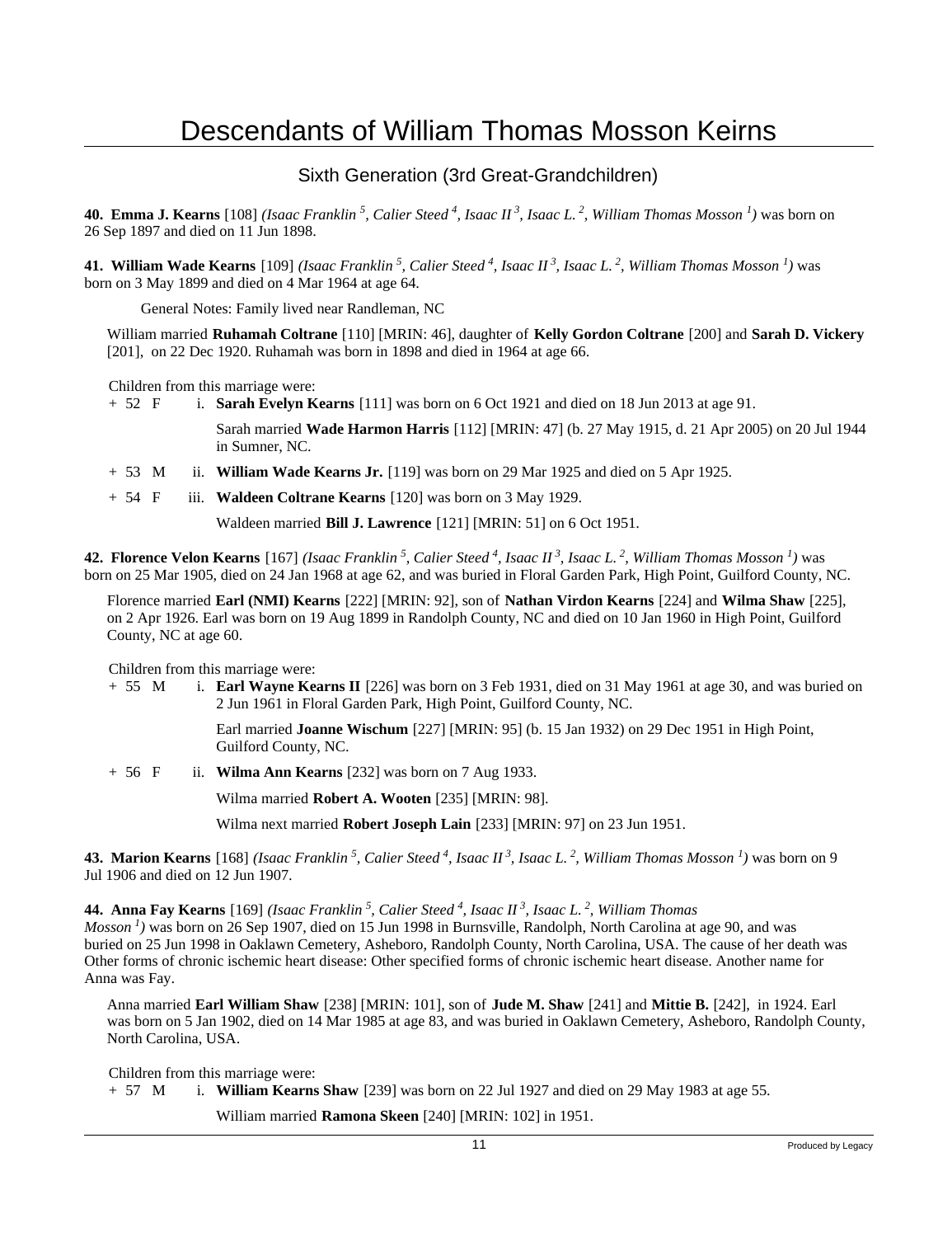+ 58 M ii. **Mack Ray Shaw** [345] was born on 20 Aug 1933.

Mack married **Reva Mae Allred** [346] [MRIN: 144] on 14 Jun 1959.

**45. Thomas Franklin Kearns** [170] *(Isaac Franklin<sup>5</sup>, Calier Steed<sup>4</sup>, Isaac II<sup>3</sup>, Isaac L.<sup>2</sup>, William Thomas Mosson<sup>1</sup>)* was born on 14 May 1913 and died in Aug 1967 at age 54.

General Notes: Due to time spent in WWII he had to spend many moths in a sanitorium.

Thomas married **Nina Maie Jackson** [357] [MRIN: 149] on 10 Nov 1941. Nina was born in 1916 and died on 5 Nov 1983 at age 67.

**46. Calier Elbert Kearns** [362] *(John Harris<sup>5</sup>, Calier Steed<sup>4</sup>, Isaac II<sup>3</sup>, Isaac L.<sup>2</sup>, William Thomas Mosson<sup>1</sup>)*.

**47. Juanita Kearns** [363] *(John Harris<sup>5</sup>, Calier Steed<sup>4</sup>, Isaac II<sup>3</sup>, Isaac L.<sup>2</sup>, William Thomas Mosson<sup>1</sup>)*.

**48. Alton Harris Kearns** [364] *(John Harris<sup>5</sup>, Calier Steed<sup>4</sup>, Isaac II<sup>3</sup>, Isaac L.<sup>2</sup>, William Thomas Mosson<sup>1</sup>)*.

**49. Hazel Kearns** [365] *(John Harris<sup>5</sup>, Calier Steed<sup>4</sup>, Isaac II<sup>3</sup>, Isaac L.<sup>2</sup>, William Thomas Mosson<sup>1</sup>)*.

**50. Walter Clark Kearns** [361] *(John Harris<sup>5</sup>, Calier Steed<sup>4</sup>, Isaac II<sup>3</sup>, Isaac L.<sup>2</sup>, William Thomas Mosson<sup>1</sup>)* was born on 7 Nov 1892, died on 4 Dec 1951 at age 59, and was buried in Winston-Salem, NC.

Walter married **Mary Olivia Meador** [366] [MRIN: 153] on 21 Oct 1915. Mary died on 15 Sep 1979 in Friends Home, Guilford College, Guilford County, NC.

Children from this marriage were:

+ 59 F i. **Margaret Elizabeth Kearns** [369].

+ 60 F ii. **Olivia Meador Kearns** [367] was born on 27 Aug 1916.

Olivia married **Julian Sylvester Clarke** [372] [MRIN: 156] on 1 Jun 1940.

+ 61 M iii. **Eugene Fuller Kearns** [368] was born on 30 Oct 1920 and died on 21 Jul 1987 at age 66.

Eugene married **Sara Ruth Knox** [388] [MRIN: 160] on 23 Jul 1949.

Walter next married **Irma Robertson** [370] [MRIN: 154] in 1933.

**51. Eugene Wood Kearns Sr.** [3] *(Lewis Marvin Sr.<sup>5</sup>, Calier Steed<sup>4</sup>, Isaac II<sup>3</sup>, Isaac L.<sup>2</sup>, William Thomas Mosson<sup>1</sup>)* was born on 20 Feb 1909 in Farmer, NC and died on 23 Mar 1994 in Greensboro, NC at age 85.

General Notes: Enlistment Date: 30 Jan 1943 at Fort Mcpherson Atlanta

Eugene married **Alta Mae Matthews Archer** [40] [MRIN: 2], daughter of **John Albert Gidean Matthews** [72] and **Ida Emeline Payne Snead** [73], on 6 Aug 1949. Alta was born on 16 Mar 1909 in Winston-Salem and died on 19 Nov 1988 in Greensboro, NC at age 79.

The child from this marriage was:

+ 62 M i. **Eugene Wood Kearns Jr.** [1] was born on 24 Apr 1952 in Greensboro, NC.

Eugene married **Pamela Rose Tesh** [2] [MRIN: 1] (b. 15 Mar 1951) on 2 Apr 1983 in Greensboro, NC.

Eugene next married **Mary Emma Rose** [53] [MRIN: 16], daughter of **William Thomas Rose** [54] and **Amanda A. Casey** [55], on 27 May 1931 in Danville, VA. The marriage ended in divorce. Mary was born on 31 Dec 1913 in Wayne County, NC and died on 3 Oct 1991 in Sacramento, CA at age 77. They had no children.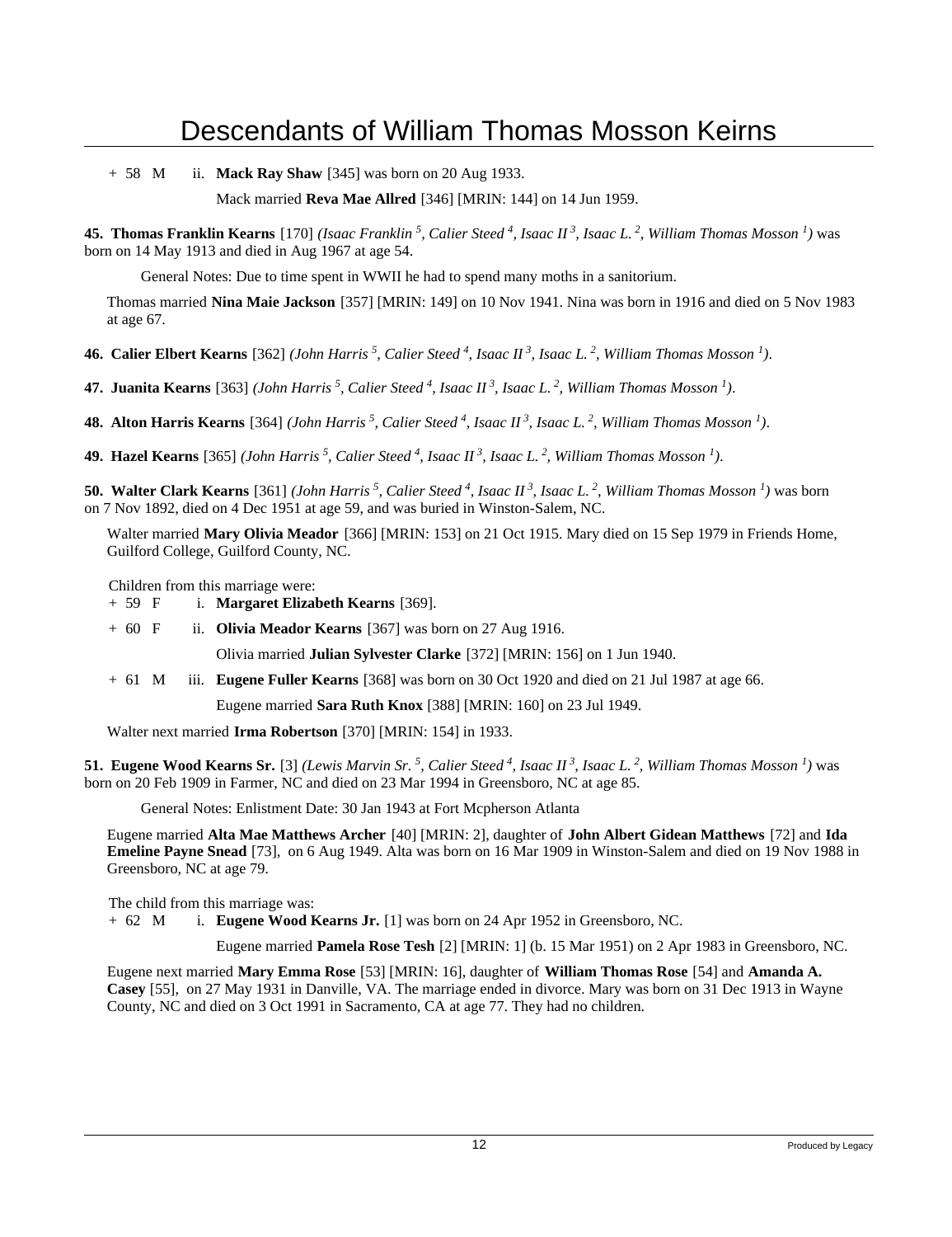#### Seventh Generation (4th Great-Grandchildren)

**52. Sarah Evelyn Kearns** [111] *(William Wade<sup>6</sup>, Isaac Franklin<sup>5</sup>, Calier Steed<sup>4</sup>, Isaac II<sup>3</sup>, Isaac L.<sup>2</sup>, William Thomas Mosson<sup>1</sup>)* was born on 6 Oct 1921 and died on 18 Jun 2013 at age 91. Another name for Sarah was Evelyn.

General Notes: From Randleman.

Noted events in her life were:

• She received a degree in 1943 in High Point College, High Point, NC.

Sarah married **Wade Harmon Harris** [112] [MRIN: 47], son of **Arthur C. Harris** [113] and **Lula H. Harmon** [114], on 20 Jul 1944 in Sumner, NC. Wade was born on 27 May 1915 in Forest City, NC and died on 21 Apr 2005 in Asheboro, NC at age 89.

Children from this marriage were:

+ 63 M i. **Wade Kelly Harris** [118] was born on 20 Jul 1956.

Wade married someone.

+ 64 M ii. **Wade Harmon Harris** [197] was born on 1 Sep 1958.

**53. William Wade Kearns Jr.** [119] *(William Wade<sup>6</sup>, Isaac Franklin<sup>5</sup>, Calier Steed<sup>4</sup>, Isaac II<sup>3</sup>, Isaac L.<sup>2</sup>, William Thomas Mosson*<sup>1</sup>) was born on 29 Mar 1925 and died on 5 Apr 1925.

**54. Waldeen Coltrane Kearns** [120] *(William Wade<sup>6</sup>, Isaac Franklin<sup>5</sup>, Calier Steed<sup>4</sup>, Isaac II<sup>3</sup>, Isaac L.<sup>2</sup>, William Thomas Mosson<sup>1</sup>)* was born on 3 May 1929.

General Notes: From Randleman

Taught Home Economics

Waldeen married **Bill J. Lawrence** [121] [MRIN: 51], son of **William Jesse Lawrence** [122] and **Catherine V. Shepherd** [123], on 6 Oct 1951.

Children from this marriage were:

+ 65 M i. **Steven Coltrane Lawrence** [171] was born on 14 Sep 1952.

Steven married **Lettie Carol Lednum** [174] [MRIN: 69]. (b. 1952)

+ 66 F ii. **Kathryn Kearns Lawrence** [172] was born on 18 Dec 1958.

Kathryn married **Larry Henry Hayes** [219] [MRIN: 91]. (b. 1952)

**55. Earl Wayne Kearns II** [226] *(Florence Velon Kearns<sup>6</sup>, Isaac Franklin<sup>5</sup>, Calier Steed<sup>4</sup>, Isaac II<sup>3</sup>, Isaac L.<sup>2</sup> , William Thomas Mosson<sup>1</sup>)* was born on 3 Feb 1931, died on 31 May 1961 at age 30, and was buried on 2 Jun 1961 in Floral Garden Park, High Point, Guilford County, NC.

Earl married **Joanne Wischum** [227] [MRIN: 95], daughter of **Joseph W. Wischum** [230] and **Louella Swaney** [231], on 29 Dec 1951 in High Point, Guilford County, NC. Joanne was born on 15 Jan 1932 in High Point, Guilford County, NC.

Children from this marriage were:

+ 67 F i. **Gloria Sue Kearns** [228] was born on 29 Sep 1953.

+ 68 M ii. **Earl Wayne Kearns III** [229] was born on 12 Aug 1956.

**56. Wilma Ann Kearns** [232] *(Florence Velon Kearns<sup>6</sup>, Isaac Franklin<sup>5</sup>, Calier Steed<sup>4</sup>, Isaac II<sup>3</sup>, Isaac L.<sup>2</sup>, William Thomas Mosson<sup>1</sup>)* was born on 7 Aug 1933.

Wilma married **Robert A. Wooten** [235] [MRIN: 98].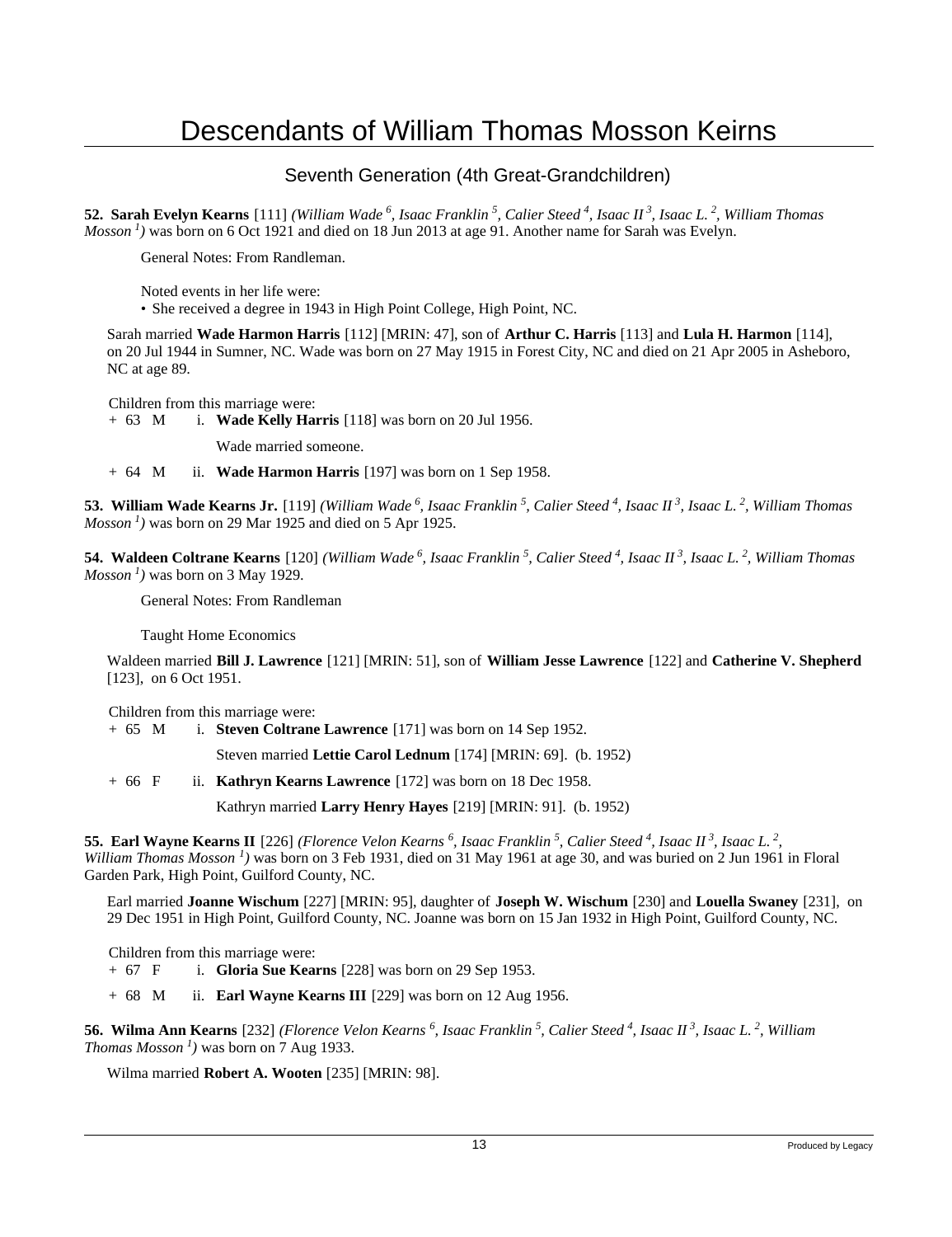Children from this marriage were:

+ 69 M i. **Robbie Wooten** [236].

+ 70 F ii. **Melanie Wooten** [237].

Wilma next married **Robert Joseph Lain** [233] [MRIN: 97] on 23 Jun 1951. Another name for Robert is Bobby Joe.

The child from this marriage was:

+ 71 M i. **Robert Joseph Lain Jr.** [234].

**57. William Kearns Shaw** [239] *(Anna Fay Kearns<sup>6</sup>, Isaac Franklin<sup>5</sup>, Calier Steed<sup>4</sup>, Isaac II<sup>3</sup>, Isaac L.<sup>2</sup>, William Thomas Mosson*<sup>1</sup>) was born on 22 Jul 1927 and died on 29 May 1983 at age 55.

General Notes: The family home is located at Holly Bluff campground, Highway 49, Route 3, Box 247, Asheboro, NC 27203

William married **Ramona Skeen** [240] [MRIN: 102] in 1951.

Children from this marriage were:

+ 72 M i. **William Kimble Shaw** [339] was born on 26 Jun 1952.

William married **Amy Lyndon Shaw** [342] [MRIN: 142] on 27 May 1978.

+ 73 M ii. **Kelly Lee Shaw** [340] was born on 3 Mar 1960.

+ 74 F iii. **Konda Faye Shaw** [341] was born on 15 Feb 1962.

**58. Mack Ray Shaw** [345] *(Anna Fay Kearns<sup>6</sup>, Isaac Franklin<sup>5</sup>, Calier Steed<sup>4</sup>, Isaac II<sup>3</sup>, Isaac L.<sup>2</sup>, William Thomas Mosson*<sup>1</sup>) was born on 20 Aug 1933.

Mack married **Reva Mae Allred** [346] [MRIN: 144] on 14 Jun 1959.

Children from this marriage were:

+ 75 F i. **Monica Kay Shaw** [347] was born on 17 Apr 1960.

Monica married **Joel Wayne Marley Jr.** [349] [MRIN: 145] (b. 1960) on 15 Sep 1978.

+ 76 M ii. **Thomas Ray Shaw** [348] was born on 17 Jun 1962.

Thomas married **Deborah Ann Yates** [353] [MRIN: 147] (b. 1964) on 13 Mar 1981.

**59. Margaret Elizabeth Kearns** [369] *(Walter Clark<sup>6</sup>, John Harris<sup>5</sup>, Calier Steed<sup>4</sup>, Isaac II<sup>3</sup>, Isaac L.<sup>2</sup>, William Thomas*  $Mosson<sup>1</sup>$ *)*.

**60. Olivia Meador Kearns** [367] *(Walter Clark<sup>6</sup>, John Harris<sup>5</sup>, Calier Steed<sup>4</sup>, Isaac II<sup>3</sup>, Isaac L.<sup>2</sup>, William Thomas Mosson<sup>1</sup>)* was born on 27 Aug 1916.

General Notes: Called: Ollie

Olivia married **Julian Sylvester Clarke** [372] [MRIN: 156] on 1 Jun 1940.

Children from this marriage were: + 77 F i. **June Sylvester Clarke** [373] was born on 8 Mar 1944. June married **Frank Grant Cibula Jr.** [375] [MRIN: 157] on 5 Aug 1967. + 78 F ii. **Margaret Clarke** [382] was born in Jul 1945 and died in 1945. + 79 M iii. **David Oliver Clarke** [378] was born on 28 Sep 1945. David married **Eileen Helen Jennings** [379] [MRIN: 158] (b. 19 Aug 1955) on 15 Dec 1979. + 80 F iv. **Cynthia Ann Clarke** [383] was born on 3 Jul 1950. Cynthia married **John Michael Lindh** [384] [MRIN: 159] (b. 13 Sep 1945) on 21 Jun 1980.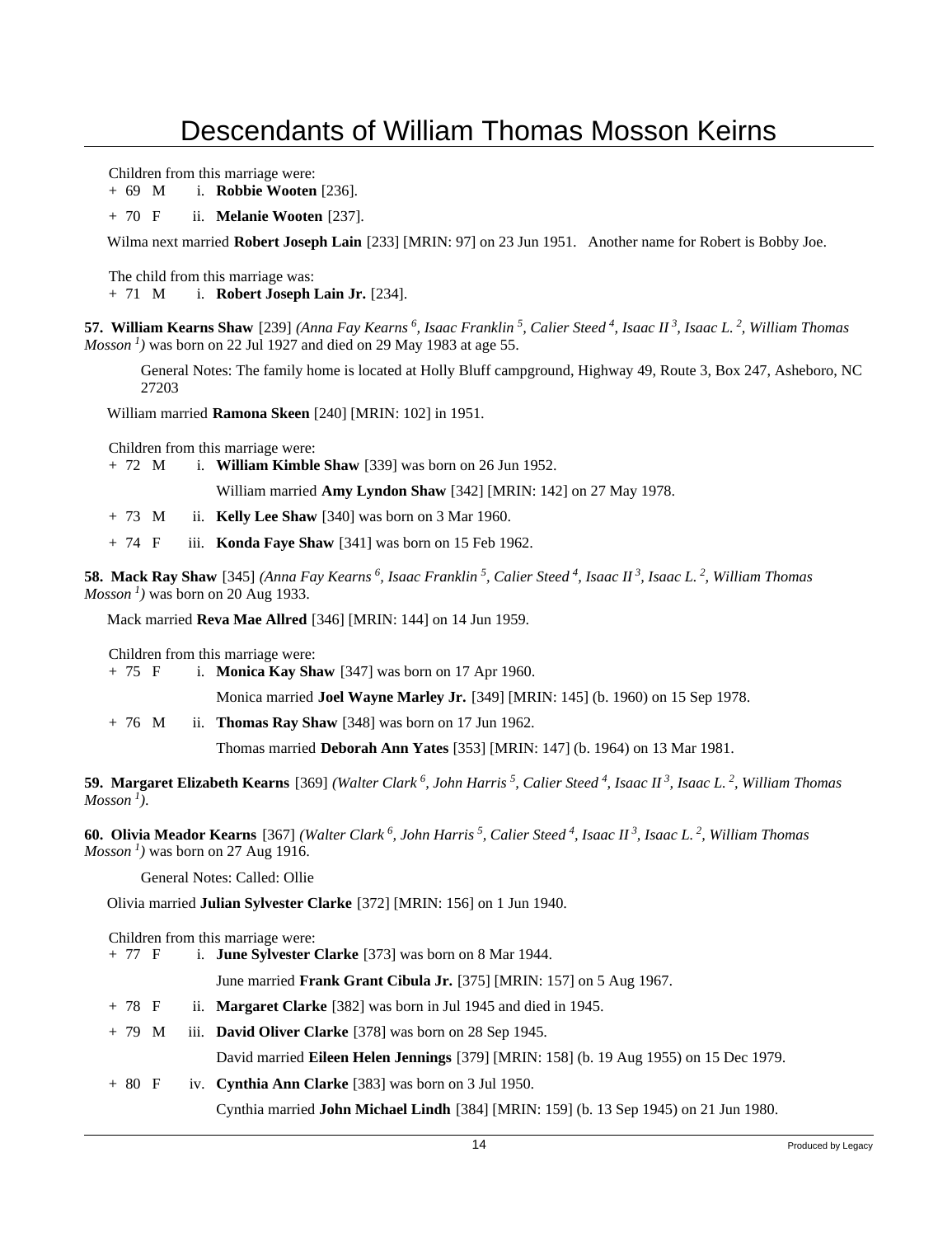**61. Eugene Fuller Kearns** [368] *(Walter Clark<sup>6</sup>, John Harris<sup>5</sup>, Calier Steed<sup>4</sup>, Isaac II<sup>3</sup>, Isaac L.<sup>2</sup>, William Thomas Mosson<sup>1</sup>*) was born on 30 Oct 1920 and died on 21 Jul 1987 at age 66.

General Notes: Called: Fuller

Eugene married **Sara Ruth Knox** [388] [MRIN: 160] on 23 Jul 1949.

Children from this marriage were:

- + 81 M i. **Walter Eugene Kearns** [389] was born on 2 Jul 1951.
- + 82 F ii. **Laura Kathryn Kearns** [390] was born on 30 Apr 1953.

Laura married **William Elam Partin** [391] [MRIN: 161] on 5 Feb 1983 in Faith Presbyterian Church, Greensboro, Guilford County, NC.

+ 83 F iii. **Carolyn Ruth Kearns** [392] was born on 7 Jun 1960.

**62. Eugene Wood Kearns Jr.** [1] *(Eugene Wood Sr.<sup>6</sup>, Lewis Marvin Sr.<sup>5</sup>, Calier Steed<sup>4</sup>, Isaac II<sup>3</sup>, Isaac L.<sup>2</sup>, William Thomas Mosson<sup>1</sup>)* was born on 24 Apr 1952 in Greensboro, NC.

Noted events in his life were:

- He graduated from Grimsley High School on 4 Jun 1970 in Greensboro, NC.
- He received a degree in Bachelor of Science in Psychology on 5 May 1974 in Greensboro College, Greensboro, NC.
- He received a degree in Bachelor of Science in Sociology on 5 May 1974 in Greensboro College, Greensboro, NC.
- He received a degree in Bachelor of Science in Industrial Education on 7 May 1978 in Western Carolina University, Cullowhee, NC.

Eugene married **Pamela Rose Tesh** [2] [MRIN: 1], daughter of **Shelton McDuffy Tesh** [42] and **Hazel Patricia Burkhead** [41], on 2 Apr 1983 in Greensboro, NC. Pamela was born on 15 Mar 1951 in Lexington, NC.

The child from this marriage was:

+ 84 M i. **Eugene Wood Kearns III** [4] was born on 20 Jul 1985 in Greensboro, NC.

Eugene married **Catherine Grace Harrison** [5] [MRIN: 3] (b. 1985) on 10 Oct 2010 in Greensboro, NC.

Eugene next married **Jennifer Elizabeth Worley** [6] [MRIN: 4] (b. 27 Jul 1988) on 24 Sep 2016 in Oak Island, NC.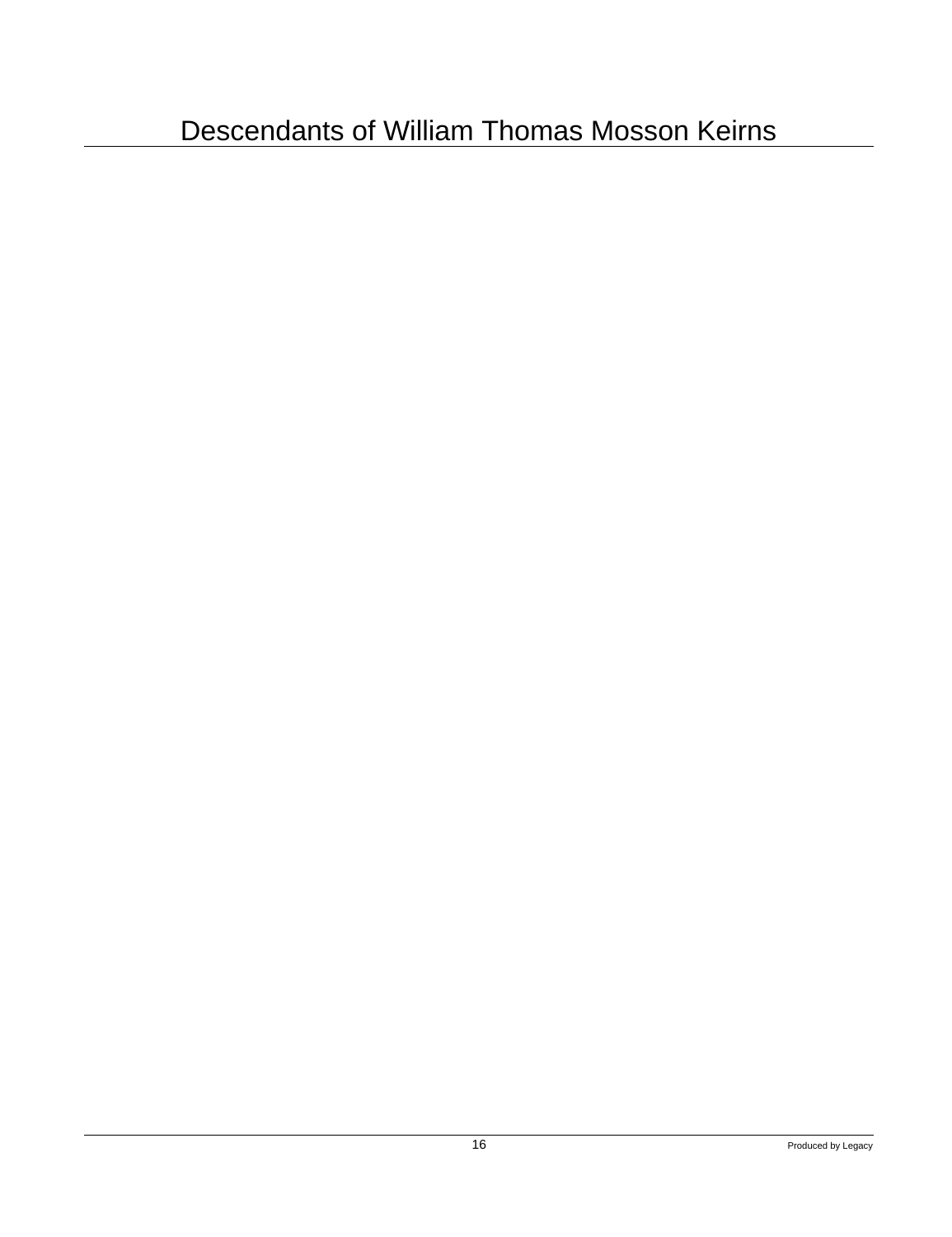#### Eighth Generation (5th Great-Grandchildren)

**63. Wade Kelly Harris** [118] *(Sarah Evelyn Kearns<sup>7</sup>, William Wade<sup>6</sup>, Isaac Franklin<sup>5</sup>, Calier Steed<sup>4</sup>, Isaac II<sup>3</sup>, Isaac L. 2 , William Thomas Mosson<sup>1</sup>)* was born on 20 Jul 1956.

General Notes: As of 1983 he has completed Dentistry School at UNC-Ch and is opening an office in Asheboro.

Wade married someone.

**64. Wade Harmon Harris** [197] *(Sarah Evelyn Kearns<sup>7</sup>, William Wade<sup>6</sup>, Isaac Franklin<sup>5</sup>, Calier Steed<sup>4</sup>, Isaac II<sup>3</sup>, Isaac L.<sup>2</sup>, William Thomas Mosson<sup>1</sup>)* was born on 1 Sep 1958.

**65. Steven Coltrane Lawrence** [171] *(Waldeen Coltrane Kearns<sup>7</sup>, William Wade<sup>6</sup>, Isaac Franklin<sup>5</sup>, Calier Steed<sup>4</sup>, Isaac II 3 , Isaac L.<sup>2</sup>, William Thomas Mosson<sup>1</sup>)* was born on 14 Sep 1952.

Steven married **Lettie Carol Lednum** [174] [MRIN: 69]. Lettie was born in 1952.

Children from this marriage were:

+ 85 F i. **Stephanie Carol Lawrence** [175] was born on 18 Dec 1978.

+ 86 F ii. **Lettie Coltrane Lawrence** [176] was born on 5 Oct 1981.

**66. Kathryn Kearns Lawrence** [172] *(Waldeen Coltrane Kearns<sup>7</sup>, William Wade<sup>6</sup>, Isaac Franklin<sup>5</sup>, Calier Steed<sup>4</sup>, Isaac II 3 , Isaac L.<sup>2</sup>, William Thomas Mosson<sup>1</sup>)* was born on 18 Dec 1958.

Kathryn married **Larry Henry Hayes** [219] [MRIN: 91]. Larry was born in 1952.

Children from this marriage were:

+ 87 M i. **Lawrence Andrew Hayes** [220] was born on 2 Dec 1980.

+ 88 M ii. **William Henry Hayes** [221] was born on 17 Aug 1982.

**67. Gloria Sue Kearns** [228] *(Earl Wayne Kearns II<sup>7</sup>, Florence Velon Kearns<sup>6</sup>, Isaac Franklin<sup>5</sup>, Calier Steed<sup>4</sup>, Isaac II<sup>3</sup> , Isaac L.<sup>2</sup>, William Thomas Mosson<sup>1</sup>)* was born on 29 Sep 1953.

**68. Earl Wayne Kearns III** [229] *(Earl Wayne Kearns II<sup>7</sup>, Florence Velon Kearns<sup>6</sup>, Isaac Franklin<sup>5</sup>, Calier Steed<sup>4</sup>, Isaac II 3 , Isaac L.<sup>2</sup>, William Thomas Mosson<sup>1</sup>)* was born on 12 Aug 1956.

**69. Robbie Wooten** [236] *(Wilma Ann Kearns<sup>7</sup>, Florence Velon Kearns<sup>6</sup>, Isaac Franklin<sup>5</sup>, Calier Steed<sup>4</sup>, Isaac II<sup>3</sup>, Isaac L.<sup>2</sup>, William Thomas Mosson<sup>1</sup>)*.

**70. Melanie Wooten** [237] *(Wilma Ann Kearns<sup>7</sup>, Florence Velon Kearns<sup>6</sup>, Isaac Franklin<sup>5</sup>, Calier Steed<sup>4</sup>, Isaac II<sup>3</sup>, Isaac L.<sup>2</sup>, William Thomas Mosson<sup>1</sup>)*.

**71. Robert Joseph Lain Jr.** [234] *(Wilma Ann Kearns<sup>7</sup>, Florence Velon Kearns<sup>6</sup>, Isaac Franklin<sup>5</sup>, Calier Steed<sup>4</sup>, Isaac II<sup>3</sup> , Isaac L.<sup>2</sup>, William Thomas Mosson<sup>1</sup>)*.

**72. William Kimble Shaw** [339] *(William Kearns Shaw<sup>7</sup>, Anna Fay Kearns<sup>6</sup>, Isaac Franklin<sup>5</sup>, Calier Steed<sup>4</sup>, Isaac II<sup>3</sup> , Isaac L.<sup>2</sup>, William Thomas Mosson<sup>1</sup>)* was born on 26 Jun 1952.

General Notes: Employed by General Electric, Aheboro, NC Owned several acres of the late Isaac Franklin Kears' farm

Noted events in his life were:

• He served in the military Joined Army Reserves for 6 years in 1971.

William married **Amy Lyndon Shaw** [342] [MRIN: 142] on 27 May 1978.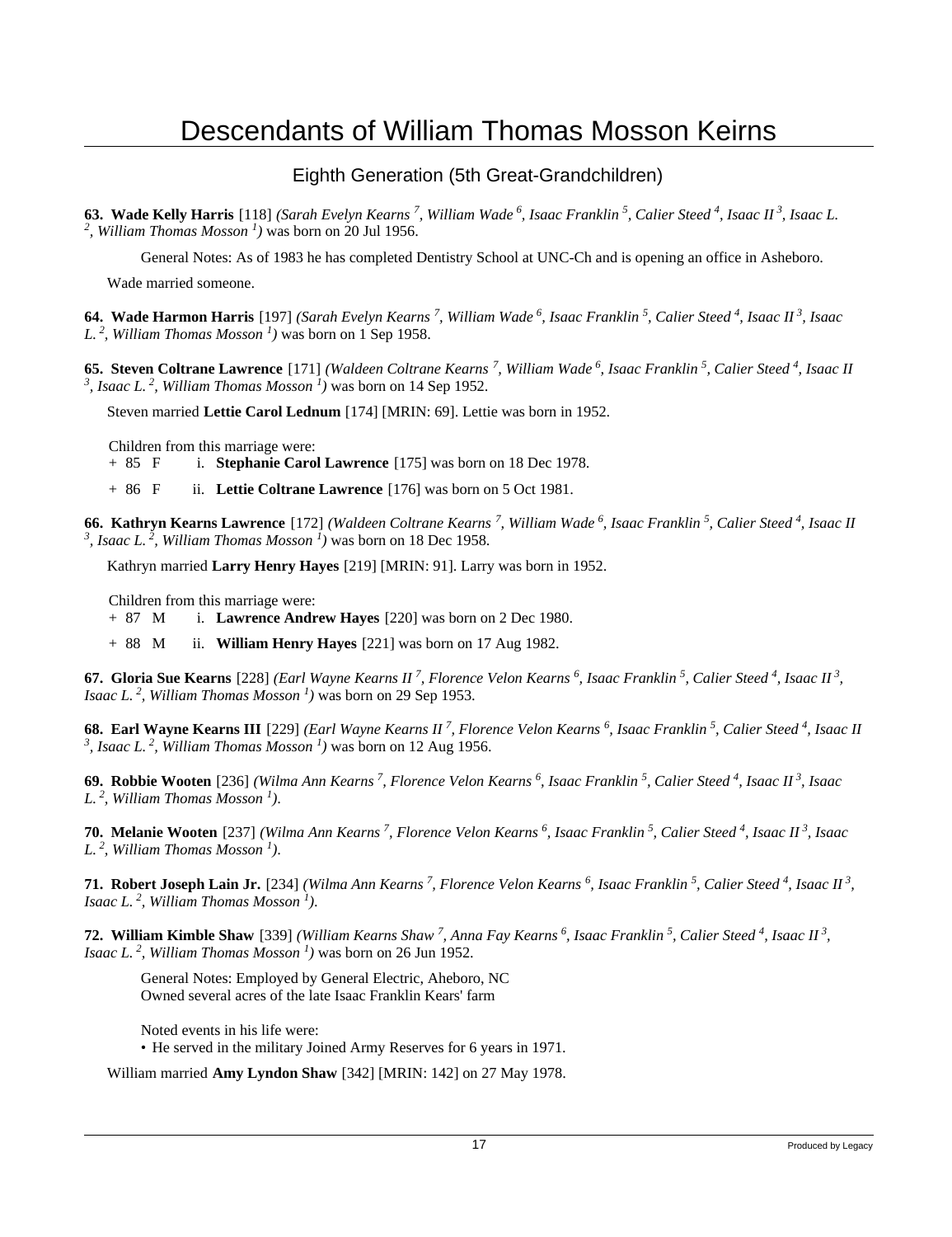The child from this marriage was:

+ 89 M i. **Lyndon Earl Shaw** [343] was born on 21 Jan 1979.

**73. Kelly Lee Shaw** [340] *(William Kearns Shaw<sup>7</sup>, Anna Fay Kearns<sup>6</sup>, Isaac Franklin<sup>5</sup>, Calier Steed<sup>4</sup>, Isaac II<sup>3</sup>, Isaac L. 2 , William Thomas Mosson<sup>1</sup>)* was born on 3 Mar 1960.

General Notes: Attended Asheboro City Schools and South Western High School

Employed by Stuyart Furniture industries, Inc.

**74. Konda Faye Shaw** [341] *(William Kearns Shaw<sup>7</sup>, Anna Fay Kearns<sup>6</sup>, Isaac Franklin<sup>5</sup>, Calier Steed<sup>4</sup>, Isaac II<sup>3</sup>, Isaac L.<sup>2</sup>, William Thomas Mosson<sup>1</sup>)* was born on 15 Feb 1962.

General Notes: Finished Western Randolph Technical College in Horticulture

Employed by Hardin's Nursery in Liberty, NC

**75. Monica Kay Shaw** [347] *(Mack Ray Shaw<sup>7</sup>, Anna Fay Kearns<sup>6</sup>, Isaac Franklin<sup>5</sup>, Calier Steed<sup>4</sup>, Isaac II<sup>3</sup>, Isaac L. 2 , William Thomas Mosson<sup>1</sup>)* was born on 17 Apr 1960.

Monica married **Joel Wayne Marley Jr.** [349] [MRIN: 145], son of **Joel Wayne Marley Sr.** [350] and **Carol Louise Byrd** [351], on 15 Sep 1978. Joel was born in 1960.

The child from this marriage was:

+ 90 M i. **Jason Reid Marley** [352] was born on 8 Apr 1983.

**76. Thomas Ray Shaw** [348] *(Mack Ray Shaw<sup>7</sup>, Anna Fay Kearns<sup>6</sup>, Isaac Franklin<sup>5</sup>, Calier Steed<sup>4</sup>, Isaac II<sup>3</sup>, Isaac L. 2 , William Thomas Mosson<sup>1</sup>)* was born on 17 Jun 1962.

General Notes: Store manage for Family Dollar Store, Dixie Drive, Asheboro, NC

Thomas married **Deborah Ann Yates** [353] [MRIN: 147], daughter of **Charles Russell Yates** [355] and **Patricia Ann Wrenn** [354], on 13 Mar 1981. Deborah was born in 1964.

The child from this marriage was:<br>+ 91  $\overline{F}$  i. **Stephanie Nicheller** 

i. **Stephanie Nichole Shaw** [356] was born on 16 Dec 1982.

**77. June Sylvester Clarke** [373] *(Olivia Meador Kearns<sup>7</sup>, Walter Clark<sup>6</sup>, John Harris<sup>5</sup>, Calier Steed<sup>4</sup>, Isaac II<sup>3</sup>, Isaac L. 2 , William Thomas Mosson<sup>1</sup>)* was born on 8 Mar 1944.

General Notes: Graduated from Florida State University, Tallahassee, FL.

Taght School

Plays the piano (did not major in music) and helps with music program in church; teaches bible classes. Studied Greek.

June married **Frank Grant Cibula Jr.** [375] [MRIN: 157] on 5 Aug 1967.

Children from this marriage were:

+ 92 M i. **Frank Grant Cibula III** [376] was born on 31 Dec 1969.

+ 93 M ii. **Thomas Christopher Cibula** [377] was born on 7 Sep 1973.

**78. Margaret Clarke** [382] *(Olivia Meador Kearns<sup>7</sup>, Walter Clark<sup>6</sup>, John Harris<sup>5</sup>, Calier Steed<sup>4</sup>, Isaac II<sup>3</sup>, Isaac L.<sup>2</sup> , William Thomas Mosson<sup>1</sup>)* was born in Jul 1945 and died in 1945.

**79. David Oliver Clarke** [378] *(Olivia Meador Kearns<sup>7</sup>, Walter Clark<sup>6</sup>, John Harris<sup>5</sup>, Calier Steed<sup>4</sup>, Isaac II<sup>3</sup>, Isaac L. 2 , William Thomas Mosson<sup>1</sup>)* was born on 28 Sep 1945.

General Notes: Attended St. Pete Junior College, Andrew College in Cuthbert, GA, and Pinellas County Technical Institute.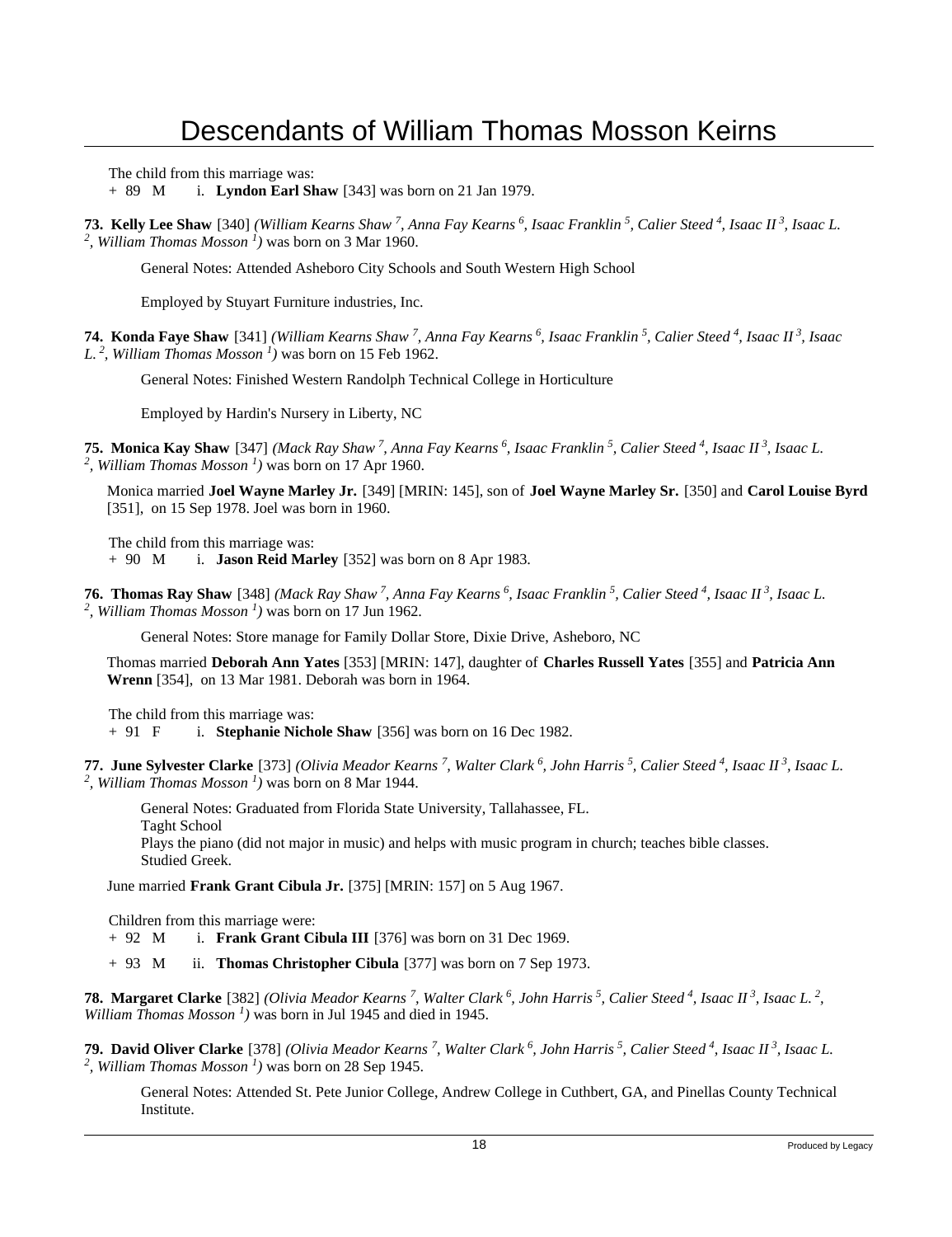Does HVAC work.

David married **Eileen Helen Jennings** [379] [MRIN: 158] on 15 Dec 1979. Eileen was born on 19 Aug 1955.

Children from this marriage were:

+ 94 F i. **Shannon Fay Clarke** [380] was born on 24 Dec 1980.

+ 95 M ii. **Michael David Clarke** [381] was born on 29 Aug 1984.

**80. Cynthia Ann Clarke** [383] *(Olivia Meador Kearns<sup>7</sup>, Walter Clark<sup>6</sup>, John Harris<sup>5</sup>, Calier Steed<sup>4</sup>, Isaac II<sup>3</sup>, Isaac L. 2 , William Thomas Mosson<sup>1</sup>)* was born on 3 Jul 1950.

General Notes: Called: Cindy

Attended Stephen F. Austin University, Nacogdoches, TX, where she majored in Special Education. She taught school and worked for the Humane Society of the US. Pioneer in SIRE (Self Improvement through Riding Education, which is using horses in theraphy for the handicapped.

Cynthia married **John Michael Lindh** [384] [MRIN: 159] on 21 Jun 1980. John was born on 13 Sep 1945.

Children from this marriage were:

+ 96 M i. **Christopher Clark Lindh** [385] was born on 18 Feb 1982.

+ 97 F ii. **Julianna Lindh** [386] was born on 9 Nov 1983.

**81. Walter Eugene Kearns** [389] *(Eugene Fuller<sup>7</sup>, Walter Clark<sup>6</sup>, John Harris<sup>5</sup>, Calier Steed<sup>4</sup>, Isaac II<sup>3</sup>, Isaac L.<sup>2</sup> , William Thomas Mosson<sup>1</sup>)* was born on 2 Jul 1951.

General Notes: May never have married.

**82. Laura Kathryn Kearns** [390] *(Eugene Fuller<sup>7</sup>, Walter Clark<sup>6</sup>, John Harris<sup>5</sup>, Calier Steed<sup>4</sup>, Isaac II<sup>3</sup>, Isaac L.<sup>2</sup> , William Thomas Mosson<sup>1</sup>)* was born on 30 Apr 1953.

General Notes: Graduated from NCSU Employed by Carolina Power and Light

Laura married **William Elam Partin** [391] [MRIN: 161] on 5 Feb 1983 in Faith Presbyterian Church, Greensboro, Guilford County, NC.

**83. Carolyn Ruth Kearns** [392] *(Eugene Fuller<sup>7</sup>, Walter Clark<sup>6</sup>, John Harris<sup>5</sup>, Calier Steed<sup>4</sup>, Isaac II<sup>3</sup>, Isaac L.<sup>2</sup> , William Thomas Mosson<sup>1</sup>)* was born on 7 Jun 1960.

**84. Eugene Wood Kearns III** [4] *(Eugene Wood Jr.<sup>7</sup>, Eugene Wood Sr.<sup>6</sup>, Lewis Marvin Sr.<sup>5</sup>, Calier Steed<sup>4</sup>, Isaac II<sup>3</sup>, Isaac L.<sup>2</sup>, William Thomas Mosson<sup>1</sup>)* was born on 20 Jul 1985 in Greensboro, NC.

Eugene married **Catherine Grace Harrison** [5] [MRIN: 3], daughter of **William H. Harrison** [52], on 10 Oct 2010 in Greensboro, NC. The marriage ended in divorce. Catherine was born in 1985. They had no children.

Noted events in their marriage were:

• They were divorced.

Eugene next married **Jennifer Elizabeth Worley** [6] [MRIN: 4], daughter of **Dennis Wayne Worley** [319] and **Frances Marie Smith** [320], on 24 Sep 2016 in Oak Island, NC. Jennifer was born on 27 Jul 1988.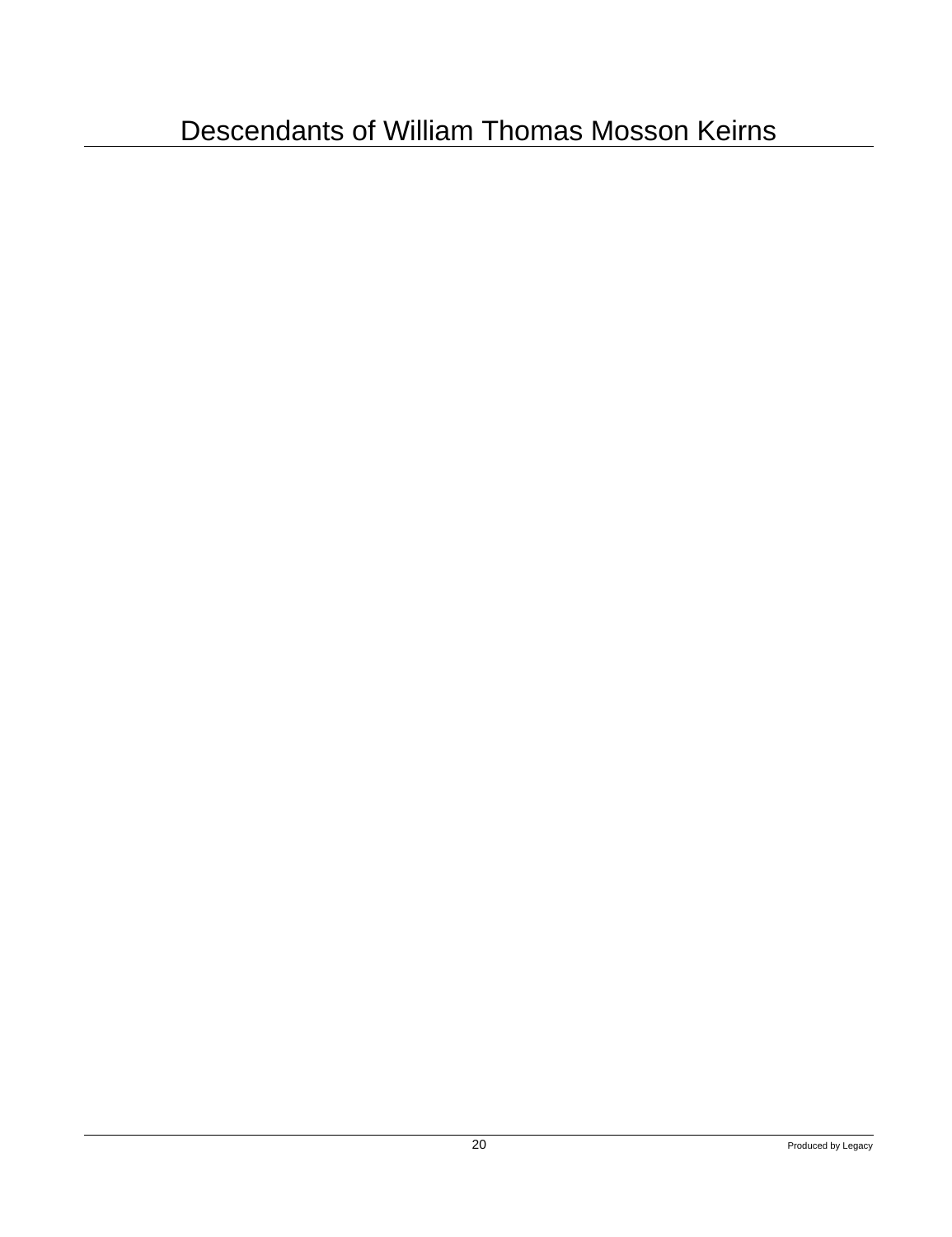#### Ninth Generation (6th Great-Grandchildren)

**85. Stephanie Carol Lawrence** [175] *(Steven Coltrane Lawrence<sup>8</sup>, Waldeen Coltrane Kearns<sup>7</sup>, William Wade<sup>6</sup>, Isaac Franklin<sup>5</sup>, Calier Steed<sup>4</sup>, Isaac II<sup>3</sup>, Isaac L.<sup>2</sup>, William Thomas Mosson<sup>1</sup>)* was born on 18 Dec 1978.

**86. Lettie Coltrane Lawrence** [176] *(Steven Coltrane Lawrence<sup>8</sup>, Waldeen Coltrane Kearns<sup>7</sup>, William Wade<sup>6</sup>, Isaac Franklin<sup>5</sup>, Calier Steed<sup>4</sup>, Isaac II<sup>3</sup>, Isaac L.<sup>2</sup>, William Thomas Mosson<sup>1</sup>)* was born on 5 Oct 1981.

**87. Lawrence Andrew Hayes** [220] *(Kathryn Kearns Lawrence<sup>8</sup>, Waldeen Coltrane Kearns<sup>7</sup>, William Wade<sup>6</sup>, Isaac Franklin<sup>5</sup>, Calier Steed<sup>4</sup>, Isaac II<sup>3</sup>, Isaac L.<sup>2</sup>, William Thomas Mosson<sup>1</sup>)* was born on 2 Dec 1980.

**88. William Henry Hayes** [221] *(Kathryn Kearns Lawrence<sup>8</sup>, Waldeen Coltrane Kearns<sup>7</sup>, William Wade<sup>6</sup>, Isaac Franklin<sup>5</sup> , Calier Steed<sup>4</sup>, Isaac II<sup>3</sup>, Isaac L.<sup>2</sup>, William Thomas Mosson<sup>1</sup>)* was born on 17 Aug 1982.

**89. Lyndon Earl Shaw** [343] *(William Kimble Shaw<sup>8</sup>, William Kearns Shaw<sup>7</sup>, Anna Fay Kearns<sup>6</sup>, Isaac Franklin<sup>5</sup>, Calier Steed<sup>4</sup>, Isaac II<sup>3</sup>, Isaac L.<sup>2</sup>, William Thomas Mosson<sup>1</sup>)* was born on 21 Jan 1979.

**90. Jason Reid Marley** [352] *(Monica Kay Shaw<sup>8</sup>, Mack Ray Shaw<sup>7</sup>, Anna Fay Kearns<sup>6</sup>, Isaac Franklin<sup>5</sup>, Calier Steed<sup>4</sup> , Isaac II<sup>3</sup>, Isaac L.<sup>2</sup>, William Thomas Mosson<sup>1</sup>)* was born on 8 Apr 1983.

**91. Stephanie Nichole Shaw** [356] *(Thomas Ray Shaw<sup>8</sup>, Mack Ray Shaw<sup>7</sup>, Anna Fay Kearns<sup>6</sup>, Isaac Franklin<sup>5</sup>, Calier Steed*<sup>4</sup>, *Isaac II*<sup>3</sup>, *Isaac L<sub>i</sub>*<sup>2</sup>, *William Thomas Mosson*<sup>1</sup>) was born on 16 Dec 1982.

**92. Frank Grant Cibula III** [376] *(June Sylvester Clarke<sup>8</sup>, Olivia Meador Kearns<sup>7</sup>, Walter Clark<sup>6</sup>, John Harris<sup>5</sup>, Calier Steed<sup>4</sup>, Isaac II<sup>3</sup>, Isaac L.<sup>2</sup>, William Thomas Mosson<sup>1</sup>)* was born on 31 Dec 1969.

General Notes: Called: Grant

**93. Thomas Christopher Cibula** [377] *(June Sylvester Clarke<sup>8</sup>, Olivia Meador Kearns<sup>7</sup>, Walter Clark<sup>6</sup>, John Harris<sup>5</sup> , Calier Steed<sup>4</sup>, Isaac II<sup>3</sup>, Isaac L.<sup>2</sup>, William Thomas Mosson<sup>1</sup>)* was born on 7 Sep 1973.

General Notes: Called: Tom or Tommy

**94. Shannon Fay Clarke** [380] *(David Oliver Clarke<sup>8</sup>, Olivia Meador Kearns<sup>7</sup>, Walter Clark<sup>6</sup>, John Harris<sup>5</sup>, Calier Steed<sup>4</sup> , Isaac II<sup>3</sup>, Isaac L.<sup>2</sup>, William Thomas Mosson<sup>1</sup>)* was born on 24 Dec 1980.

**95. Michael David Clarke** [381] *(David Oliver Clarke<sup>8</sup>, Olivia Meador Kearns<sup>7</sup>, Walter Clark<sup>6</sup>, John Harris<sup>5</sup>, Calier Steed 4 , Isaac II<sup>3</sup>, Isaac L.<sup>2</sup>, William Thomas Mosson<sup>1</sup>)* was born on 29 Aug 1984.

**96. Christopher Clark Lindh** [385] *(Cynthia Ann Clarke<sup>8</sup>, Olivia Meador Kearns<sup>7</sup>, Walter Clark<sup>6</sup>, John Harris<sup>5</sup>, Calier Steed<sup>4</sup>, Isaac II<sup>3</sup>, Isaac L.<sup>2</sup>, William Thomas Mosson<sup>1</sup>)* was born on 18 Feb 1982.

**97. Julianna Lindh** [386] *(Cynthia Ann Clarke<sup>8</sup>, Olivia Meador Kearns<sup>7</sup>, Walter Clark<sup>6</sup>, John Harris<sup>5</sup>, Calier Steed<sup>4</sup> , Isaac II<sup>3</sup>, Isaac L.<sup>2</sup>, William Thomas Mosson<sup>1</sup>)* was born on 9 Nov 1983.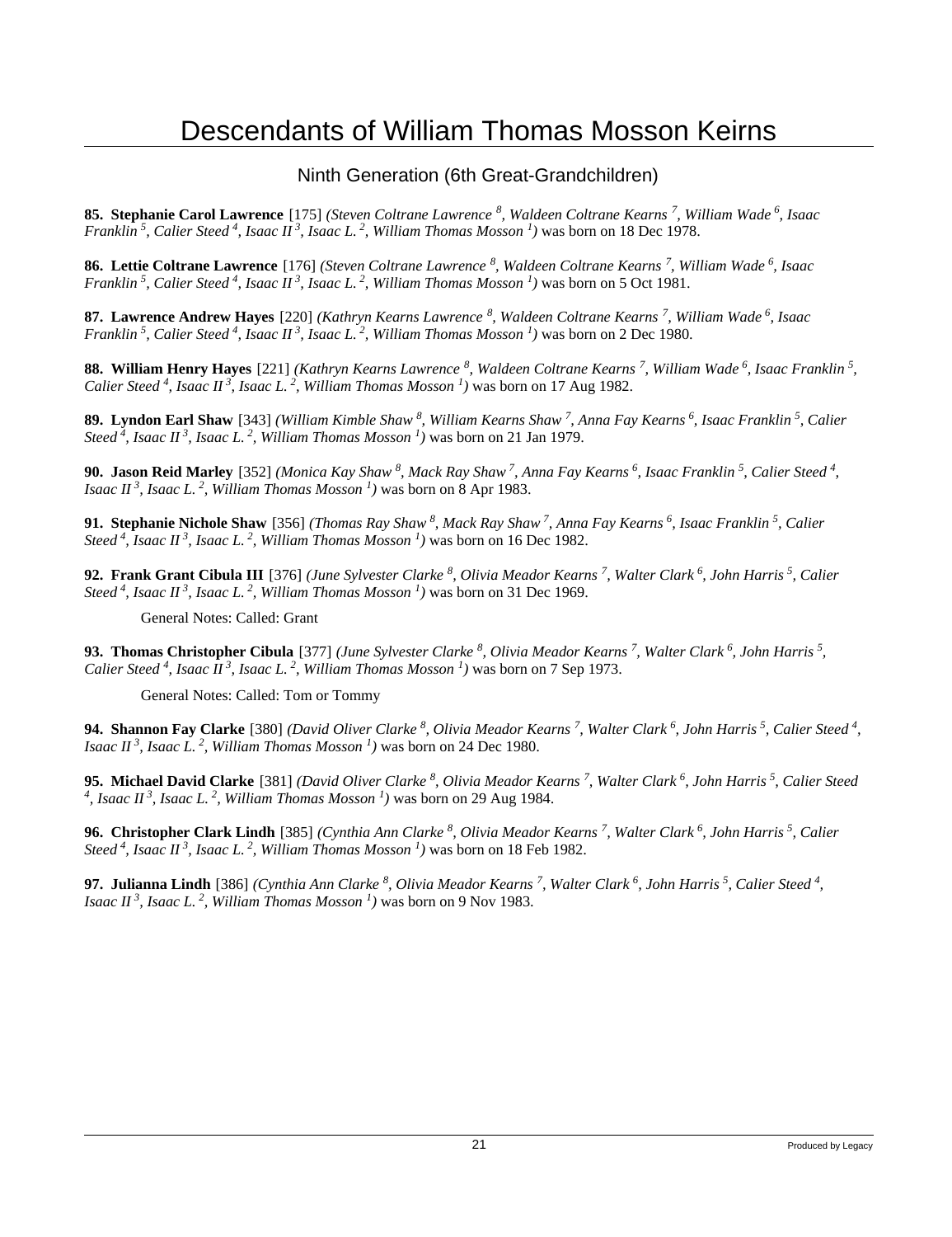**(No surname)** Mittie B. [242], 11 **ALLRED** Reva Mae [346], 12, 14 **ARCHER** Alta Mae Matthews [40], 10, 12 **BURKHEAD** Hazel Patricia [41], 15 **BYRD** Carol Louise [351], 18 **CASEY** Amanda A. [55], 12 **CIBULA** Frank Grant III [376], 18, 21 Frank Grant Jr. [375], 14, 18 Thomas Christopher [377], 18, 21 **CLARKE** Cynthia Ann [383], 14, 19 David Oliver [378], 14, 18 Julian Sylvester [372], 12, 14 June Sylvester [373], 14, 18 Margaret [382], 14, 18 Michael David [381], 19, 21 Shannon Fay [380], 19, 21 **COLTRANE** Kelly Gordon [200], 11 Ruhamah [110], 9, 11 **FULLER** Clarkson [359], 9 Myrtle [358], 7, 9 **HALL** Angelina C. [164], 5, 7 Casper N. [163], 5, 7 James [153], 3, 5 John [154], 5, 7 Martha M. [159], 5, 7 Nancy [155], 5, 7 Tyson M. G. [162], 5, 7 Wilburn [158], 5, 7 William H. [161], 5, 7 **HALTOM** (No Given Name) [165], 5, 7 **HARMON** Lula H. [114], 13 **HARRIS** Arthur C. [113], 13 Wade Harmon [112], 11, 13 Wade Harmon [197], 13, 17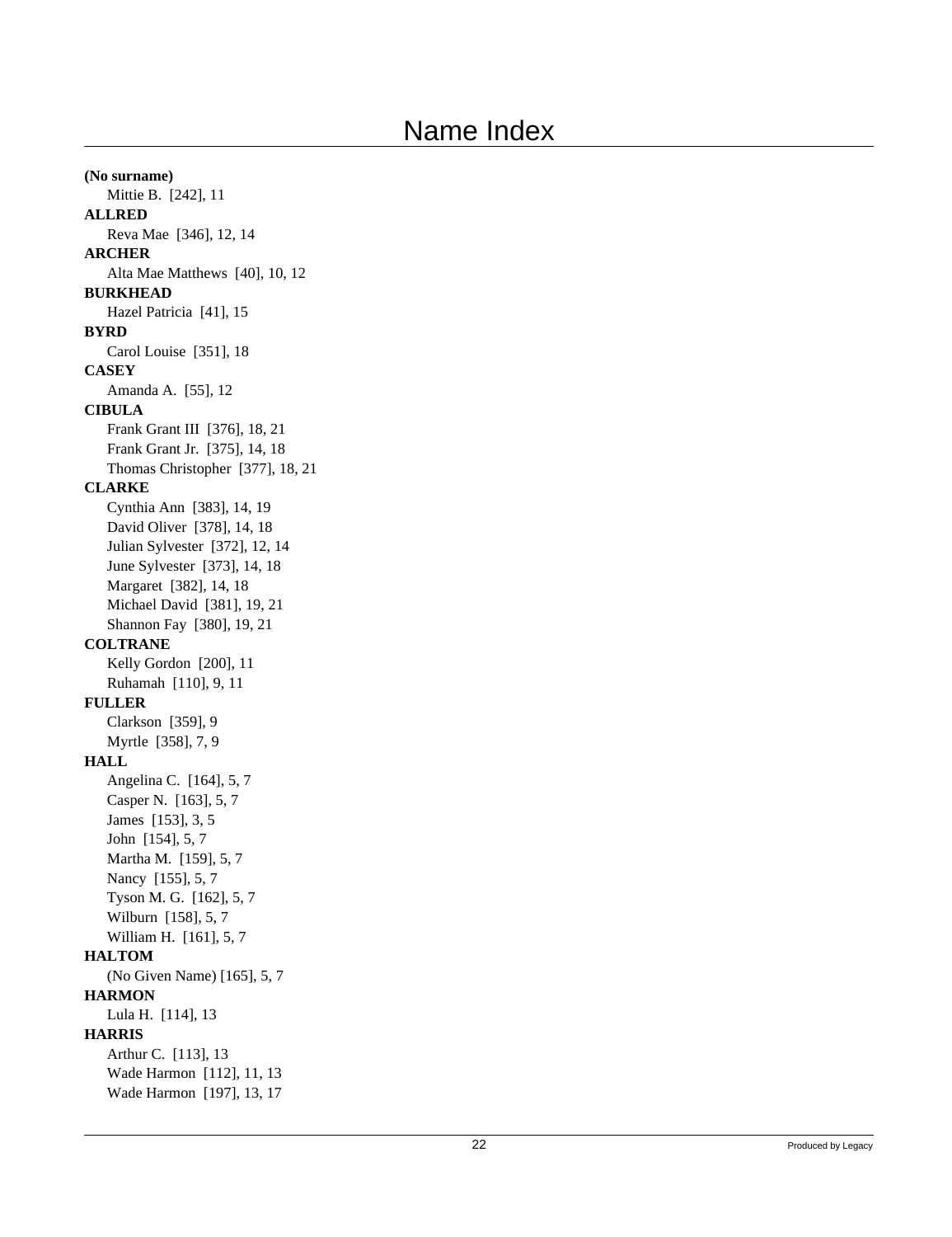**HARRIS** Wade Kelly [118], 13, 17 **HARRISON** Catherine Grace [5], 15, 19 William H. [52], 19 **HAYES** Larry Henry [219], 13, 17 Lawrence Andrew [220], 17, 21 William Henry [221], 17, 21 **JACKSON** Nina Maie [357], 9, 12 **JENNINGS** Eileen Helen [379], 14, 19 **KEARNS** Abigail Ellen [360], 9 Adeline Norwood [28], 5, 7 Allen [20], 3, 5 Alson Harris [31], 6, 8 Alton Harris [364], 9, 12 Anna Fay [169], 9, 11 Bessie Wood [8], 8, 10 Calier Elbert [362], 9, 12 Calier Steed [26], 5, 7 Carolyn Ruth [392], 15, 19 Charlotte [19], 3, 5 Cynthia Ann [33], 6, 8 Earl (NMI) [222], 9, 11 Earl Wayne II [226], 11, 13 Earl Wayne III [229], 13, 17 Eliza Jane [25], 5, 7 Emma J. [108], 9, 11 Eugene Fuller [368], 12, 15 Eugene Wood III [4], 15, 19 Eugene Wood Jr. [1], 12, 15 Eugene Wood Sr. [3], 10, 12 Florence Velon [167], 9, 11 Gloria Sue [228], 13, 17 Hannah [16], 3, 5 Hazel [365], 9, 12 Hubbard [156], 5, 7 Isaac Franklin [35], 7, 9 Isaac II [23], 3, 5 Isaac L. [12], 1, 3 Isaac Wilson III [32], 6, 8 Jesse [166], 4, 6 Jesse [17], 4, 6 John C. Sr. [157], 7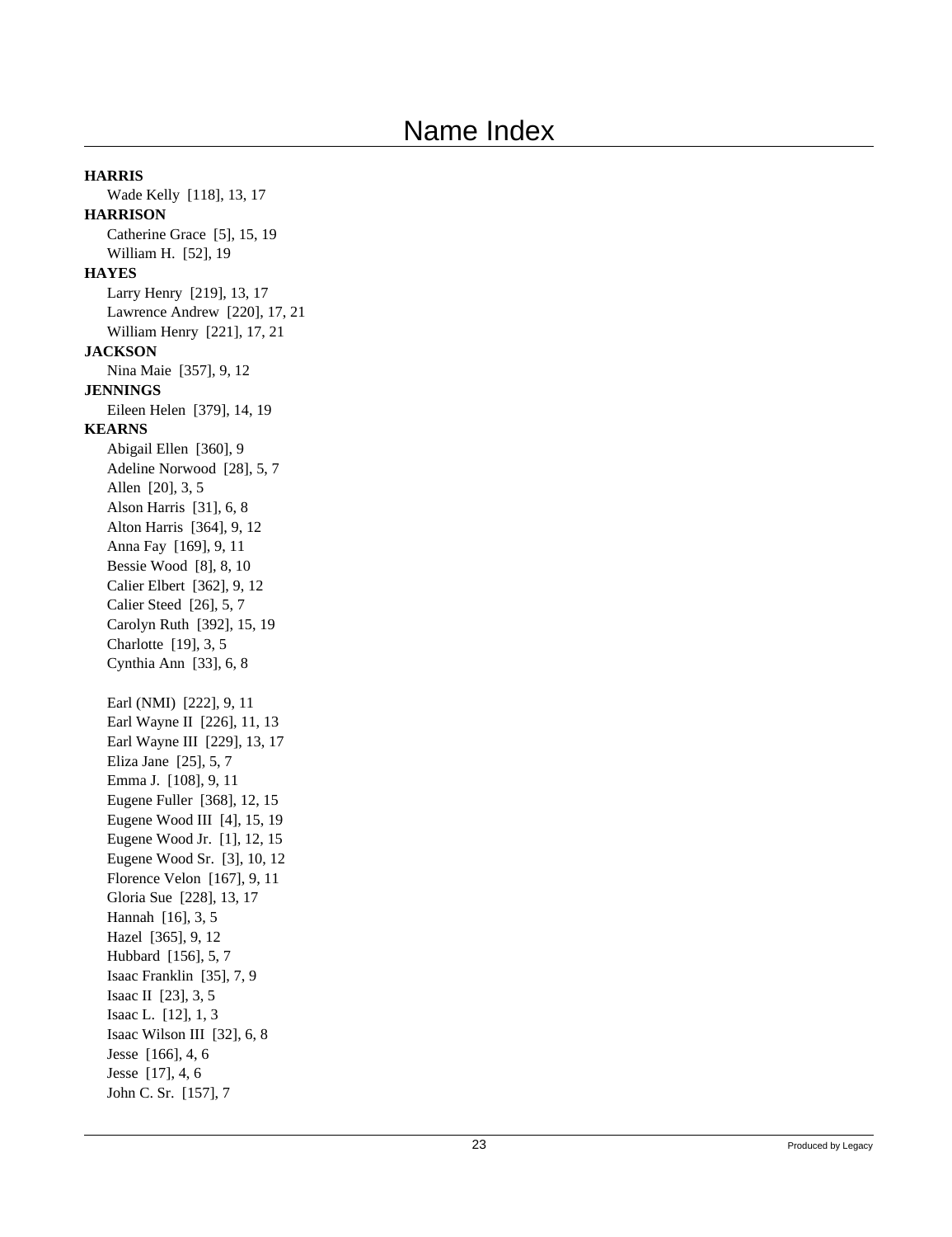#### **KEARNS**

John Crawford [18], 3, 5 John Harris [36], 7, 9 Jonathan [335], 1, 3 Josiah [336], 1, 4 Juanita [363], 9, 12 Laura Kathryn [390], 15, 19 Lewis Marvin Sr. [7], 7, 9 Margaret Elizabeth [369], 12, 14 Marion [168], 9, 11 Martin Allen [30], 6, 8 Nathan Virdon [224], 11 Olivia Meador [367], 12, 14 Pernel Titus [27], 5, 7 Polly [21], 3, 5 Sarah Evelyn [111], 11, 13 Silas [13], 1, 4 Silas [22], 3, 5 Susannah [337], 1, 3 Thomas [14], 1, 4 Thomas Elvanslow [29], 6, 8 Thomas Franklin [170], 9, 12 Waldeen Coltrane [120], 11, 13 Walter Calier [39], 8, 10 Walter Clark [361], 9, 12 Walter Eugene [389], 15, 19 William Jr. [11], 1, 4 William Wade [109], 9, 11 William Wade Jr. [119], 11, 13 Wilma Ann [232], 11, 13 **KEIRNS** John [334], 1 William Thomas Mosson [9], 1 **KING** Mary Elizabeth Caroline [10], 1 **KNOX** Sara Ruth [388], 12, 15 **LAIN** Robert Joseph [233], 11, 14 Robert Joseph Jr. [234], 14, 17 **LASSITER** Anna [107], 7, 9 **LAWRENCE** Bill J. [121], 11, 13 Kathryn Kearns [172], 13, 17 Lettie Coltrane [176], 17, 21 Stephanie Carol [175], 17, 21 Steven Coltrane [171], 13, 17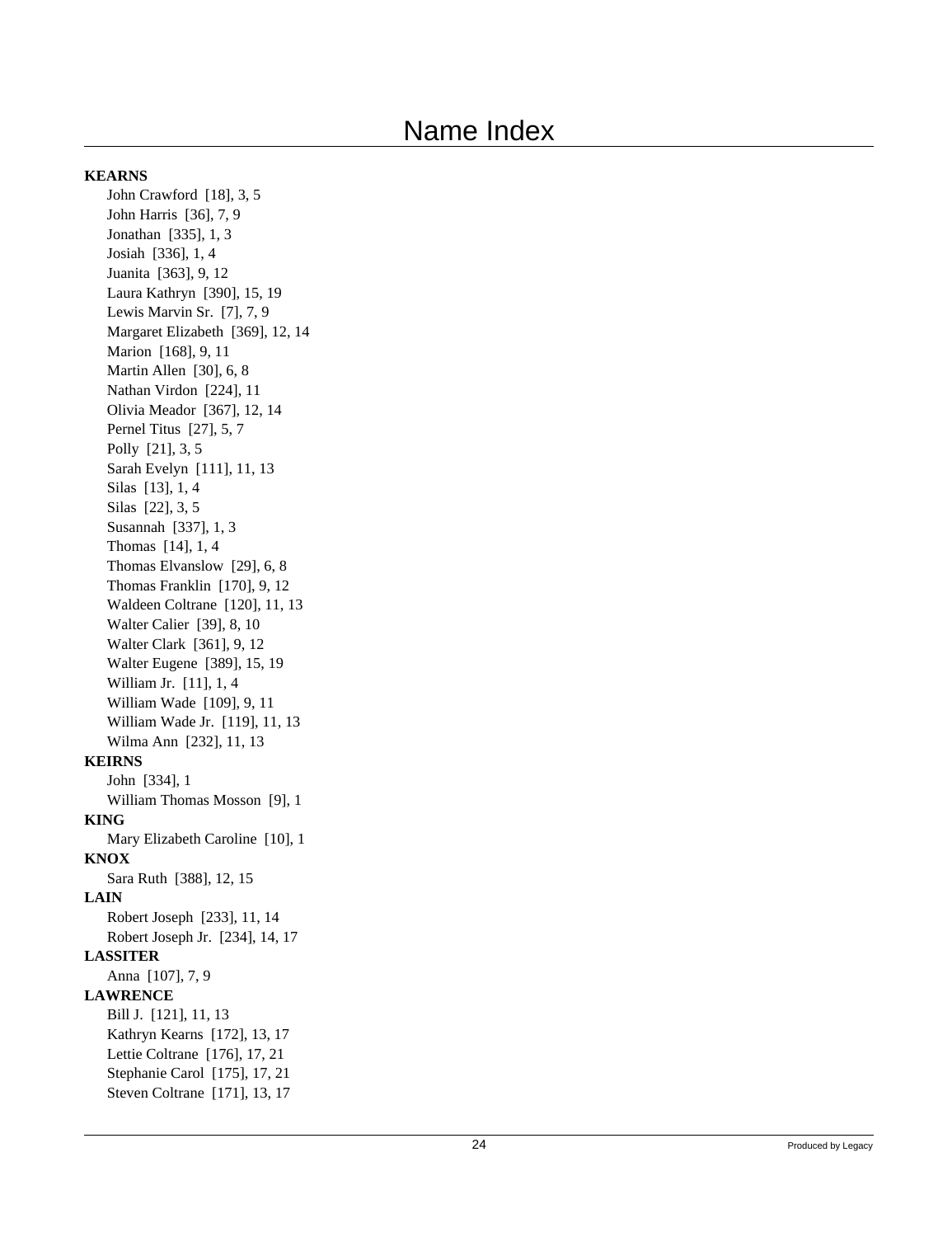**LAWRENCE** William Jesse [122], 13 **LEDNUM** Lettie Carol [174], 13, 17 **LINDH** Christopher Clark [385], 19, 21 John Michael [384], 14, 19 Julianna [386], 19, 21 **LUDWICK** (No Given Name) [160], 5, 7 **MARLEY** Jason Reid [352], 18, 21 Joel Wayne Jr. [349], 14, 18 Joel Wayne Sr. [350], 18 **MATTHEWS** John Albert Gidean [72], 12 **MEADOR** Mary Olivia [366], 9, 12 **NANCE** Anna [338], 3, 5 **PARTIN** William Elam [391], 15, 19 **PLUMMER** Mary Emiline [34], 5, 7 **ROBERTSON** Irma [370], 9, 12 **ROSE** Mary Emma [53], 10, 12 William Thomas [54], 12 **SHAW** Amy Lyndon [342], 14, 17 Earl William [238], 9, 11 Jude M. [241], 11 Kelly Lee [340], 14, 18 Konda Faye [341], 14, 18 Lyndon Earl [343], 17, 21 Mack Ray [345], 12, 14 Monica Kay [347], 14, 18 Stephanie Nichole [356], 18, 21 Thomas Ray [348], 14, 18 William Kearns [239], 11, 14 William Kimble [339], 14, 17 Wilma [225], 11 **SHEPHERD** Catherine V. [123], 13 **SKEEN** Ramona [240], 11, 14